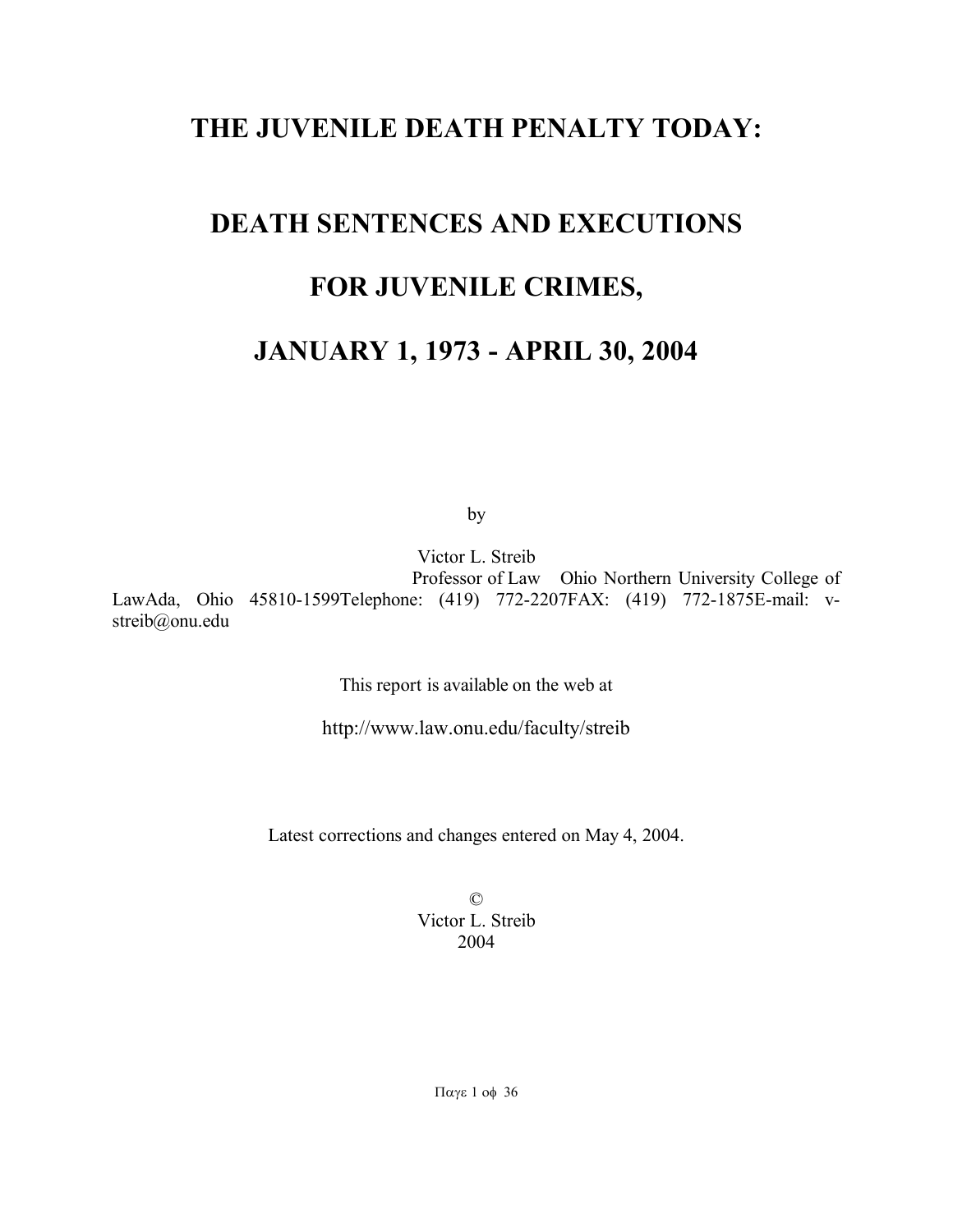## *PREFACE*

*This is Issue #73 of these periodic reports, having first been launched on June 15, 1984. On that date, the death penalty for juvenile offenders (defined as those under age 18 at the time of their crimes) was an obscure issue in law as well as in political and social arenas. These reports have been with us (1) through the intense litigation of the late 1980s, (2) through our society's near hysteria about violent juvenile crime in the 1990s, (3) into the era of the international pressure on the United States to abandon this practice, and (4) now into what appears to be the final days of this practice. The validity and influence of these reports is indicated by the citations to them in the opinions of leading courts, including the United States Supreme Court:* In re Stanford*, 537 U.S. 968, 971 (2002); and* Stanford v. Kentucky*, 492 U.S. 361, 373 (1989). In the litigation leading up to the juvenile death penalty case now before the United States Supreme Court (*Roper v. Simmons, *124 S.Ct. 1171 (2004)(cert. granted)), the Missouri Supreme Court majority opinion included 12 citations to these reports:* See Simmons v. Roper*, 112 S.W.3d 397, 408-09, 411 (Mo. 2003).*

*These reports sketch the characteristics of the juvenile offenders and their crimes who have been sentenced to death, who have been executed, and who are currently under death sentences. A source of confusion and occasional inaccuracy is the difference between being legally under a sentence of death and being physically housed on a state's death row. This report chronicles the exact date of imposition and reversal or removal of the death sentence by a court or executive officer. Therefore, the list of persons currently under juvenile death sentences excludes those for whom the sentence has been legally reversed or removed, even if the case is still being reviewed or reconsidered. However, it is not uncommon for such a person to continue to be housed on the prison's death row even though no longer legally under a death sentence. This list also includes those persons under legal death sentences who are housed temporarily in local jails or prisons rather than the jurisdiction' death row prison. Such temporary housing typically occurs (1) when the individual has just been sentenced to death but not yet transported* to the death row prison or  $(2)$  when he or she is serving as a witness or defendant in another *trial or proceeding and must be located nearby. In either case, they are under sentences of* death but are not actually on death row and often are not even known to or listed by the prison *officials.*

*The solitary goal of these reports is to collect in one place the best available data and information on the death penalty for juvenile offenders. It is left to other documents and to other organizations to argue about the pros and cons of this practice, with the hope that these data will inform those arguments and deliberations. Therefore, while a sketch of both pro and con rationales is provided, this report takes no position on the legality, wisdom, or morality of the death penalty for juvenile offenders. The author of these reports has been involved with this issue for over thirty years as a researcher and as an attorney. References to some of those involvements can be found in Appendix C to this report.*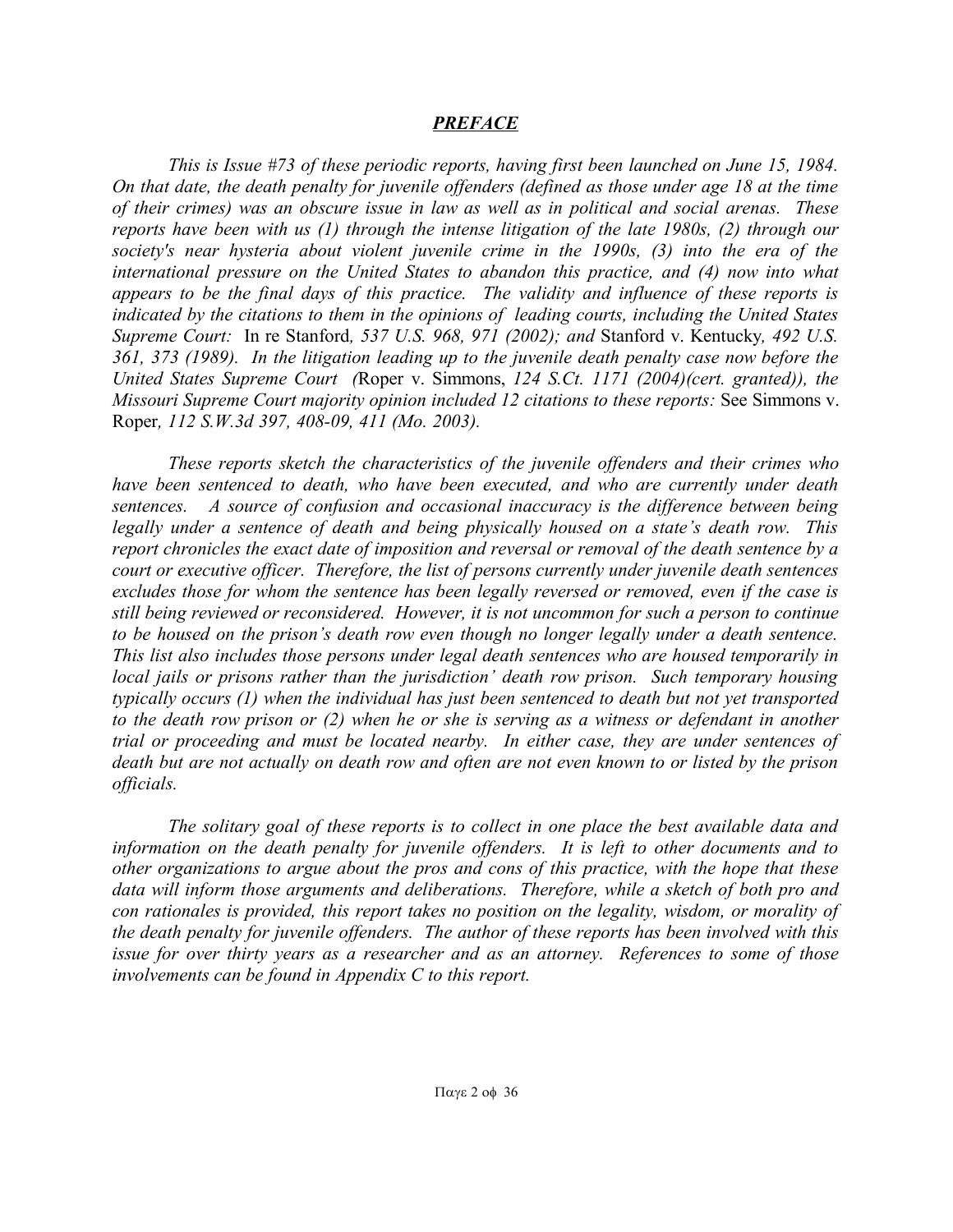# **EXECUTIVE SUMMARY**

- Beginning with the first in 1642, at least 366 juvenile offenders have been executed. Twenty-two of these have occurred during the current era (1973-present), constituting 2.4% of the total of the 909 executions during this period.
- Almost two-thirds of the current-era executions of juvenile offenders have occurred in Texas, with no other United States' jurisdiction or other country in the world actively involved in this practice.
- The most recent execution of a juvenile offender was in Oklahoma on April 3, 2003, but Oklahoma has no more juvenile offenders on death row and has not even sentenced a juvenile offender to death sentence for 9 years.
- A total of 227 juvenile death sentences have been imposed since 1973. Of these, only 72 remain currently in force and are still being litigated. Of the other 155 sentences finally resolved, 22 (14%) have resulted in execution and 133 (86%) have been reversed or commuted.
- *Thompson v. Oklahoma* (1988) held that the Constitution prohibits execution for crimes committed at age 15, and Wayne Thompson is serving a life sentence in prison.
- *Stanford v. Kentucky* (1989) held that execution for crimes at ages 16 or older is constitutional, but Stanford was granted clemency in 2003 and is serving a life sentence.
- *Roper v. Simmons* is now before the Supreme Court, raising once again the constitutionality of the death penalty for a 17-year-old offender. *Simmons* is currently being briefed, with oral arguments expected in October 2004 and a decision expected sometime in Spring 2005.
- Of the 40 death penalty jurisdictions in the United States, 21 jurisdictions have expressly chosen a minimum age of 18, 5 jurisdictions have chosen an age 17 minimum, and the other 14 death penalty jurisdictions use age 16 as the minimum age. However, several more states are considering raising their minimum age for the death penalty to age 18.
- Every other nation in the world has joined international agreements prohibiting the execution of juvenile offenders, with only the United States refusing to abandon its laws permitting the juvenile death penalty.
- The annual death sentencing rate for juvenile offenses has been declining rapidly and now is at the lowest point in 15 years.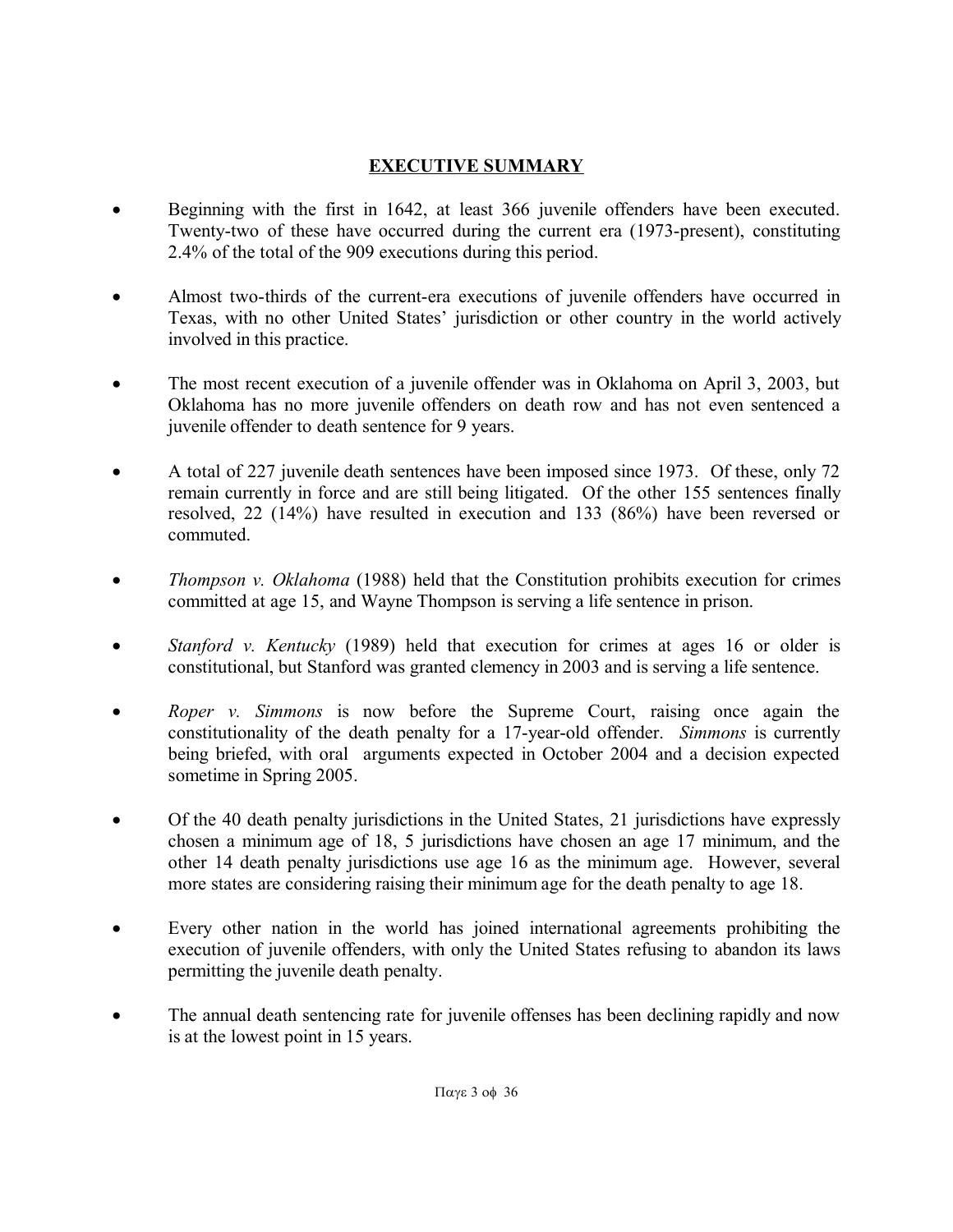Only 21% of the public favors the death penalty over life in prison for juveniles who commit murder (ABC News Poll; 12-19-2003).

## **HISTORICAL BACKGROUND:**

- Actual execution of juvenile offenders sentenced to death began in 1642 (Thomas Graunger, Plymouth Colony, Massachusetts).
- Since 1642, at least 366 juvenile offenders have been executed, an average of almost exactly one per year. These 366 juvenile offender executions have been imposed by 38 states and the federal government, and they constitute less than 2% of the total of about 20,000 confirmed American executions since 1608.
- Twenty-two of these 366 executions for juvenile crimes have been carried out during the current era (1973-present). They constitute 2.4% of the 909 total executions during this period, an execution rate only slightly higher than had been experienced prior to 1973. These 22 executions are listed in Table 1 below.

| <b>Name</b>               | Date of<br><b>Execution</b> | Place of<br><b>Execution</b> | Race & Sex of<br>Offender/Victim | Age at<br>Crime | Age at<br>Execution |
|---------------------------|-----------------------------|------------------------------|----------------------------------|-----------------|---------------------|
| Charles Rumbaugh          | 9-11-1985                   | Texas                        | <b>WM</b><br>WM /                | 17              | 28                  |
| J. Terry Roach            | 1-10-1986                   | So. Car.                     | WM,WF<br>WM /                    | 17              | 25                  |
| Jay Pinkerton             | 5-15-1986                   | Texas                        | WF,WF<br>WM /                    | 17              | 24                  |
| Dalton Prejean            | 5-18-1990                   | Louisiana                    | <b>WM</b><br>ВM                  | 17              | 30                  |
| Johnny Garrett            | 2-11-1992                   | Texas                        | WM /<br>WF                       | 17              | 28                  |
| Curtis Harris             | 7-1-1993                    | Texas                        | WM<br>BМ                         | 17              | 31                  |
| <b>Frederick Lashley</b>  | 7-28-1993                   | Missouri                     | BМ<br>BF                         | 17              | 29                  |
| Ruben Cantu               | 8-24-1993                   | Texas                        | LM<br>LM                         | 17              | 26                  |
| Chris Burger              | 12-7-1993                   | Georgia                      | WM<br>WM /                       | 17              | 33                  |
| Joseph John Cannon        | 4-22-1998                   | Texas                        | WM /<br>WF                       | 17              | 38                  |
| Robert A. Carter          | 5-18-1998                   | Texas                        | LF<br>ВM                         | 17              | 34                  |
| Dwight A. Wright          | 10-14-1998                  | Virginia                     | BF<br>ΒM                         | 17              | 26                  |
| Sean R. Sellers           | 2-4-1999                    | Oklahoma                     | WM, WM, WF<br>WM /               | 16              | 29                  |
| <b>Christopher Thomas</b> | $1 - 10 - 2000$             | Virginia                     | WF<br>WM /                       | 17              | 26                  |
| Steve E. Roach            | $1-19-2000$                 | Virginia                     | WM<br>WF                         | 17              | 23                  |
| Glen C. McGinnis          | $1 - 25 - 2000$             | Texas                        | WF<br>BМ                         | 17              | 27                  |
| Gary L. Graham            | $6 - 22 - 2000$             | Texas                        | WM<br>BМ                         | 17              | 36                  |
| Gerald L. Mitchell        | 10-22-2001                  | Texas                        | WM<br>BМ                         | 17              | 33                  |
| Napoleon Beazley          | 5-28-2002                   | Texas                        | WM<br>BМ                         | 17              | 25                  |
| T.J. Jones                | 8-8-2002                    | Texas                        | <b>WM</b><br>BМ                  | 17              | 25                  |

## **TABLE 1: EXECUTIONS OF JUVENILE OFFENDERS, JANUARY 1, 1973, THROUGH APRIL 30, 2004**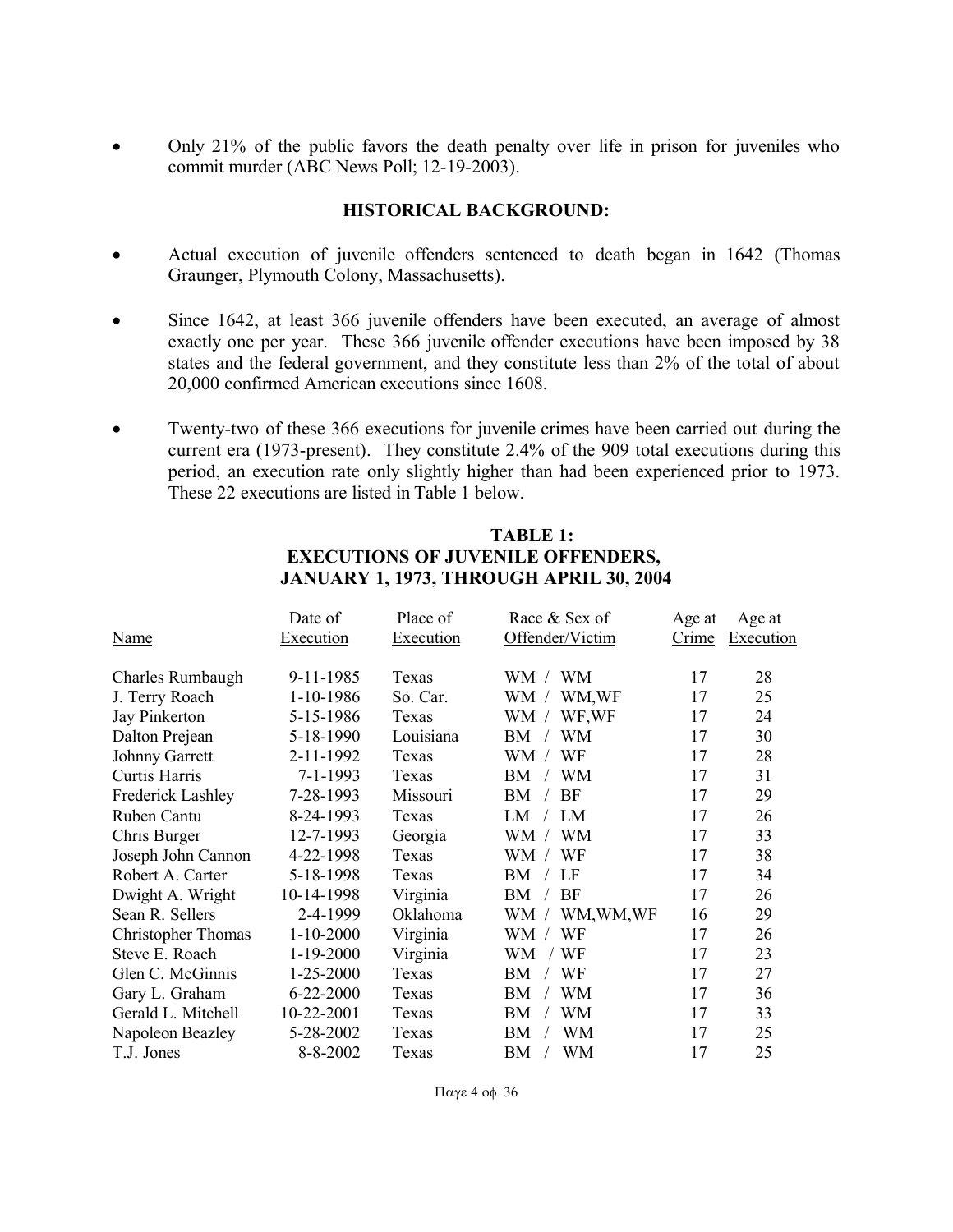| <b>Toronto Patterson</b> | 8-28-2002 Texas |                   | BM / BF    | 24 |
|--------------------------|-----------------|-------------------|------------|----|
| Scott A. Hain            |                 | 4-3-2003 Oklahoma | WM / WM,WF | 32 |

- All but one of these executed juvenile offenders were age 17 at the time of their crimes, with only Sean Sellers (Oklahoma) being age 16.
- Only 45% of executed juvenile offenders have been white, while 57% of executed adult offenders have been white. (NAACP-LDF, DEATH ROW U.S.A. at 9 (Winter 2004)).
- The races of the victims are essentially the same for executed juvenile offenders (81%) white) as for executed adult offenders (80% white). However, the over-representation of female victims is even more apparent in juvenile offender executions (59% female victims) as compared to adult offender executions (49% female victims). (NAACP-LDF, DEATH ROW U.S.A. at 9 (Winter 2004)).
- The periods on death row awaiting execution for these executed juvenile offenders ranged from 6 years to over 20 years, resulting in the ages at execution ranging from 23 to 38.
- $\bullet$  Of the 22 juvenile executions, Texas has accounted for 13 (59%), Virginia for 3 (14%), and Oklahoma for 2 (9%). These three states together account for 81% of all juvenile executions in the current era. No other state has executed a juvenile offender in over 10 years.
- Almost all executions are of adult offenders, so the overall execution rate would be largely unaffected even if juvenile executions were to cease. For example, Texas has executed 321 persons in the current era, only 13 (4.0%) of whom were juveniles. Outside of Texas, the rest of the entire United States has executed 588 persons in the current era, only 9 (1.5%) of whom were juveniles.

# **LEGAL CONTEXT**:

- For the past 15 years, the federal constitutionality of the American juvenile death penalty was a reasonably well-settled issue. However, the United States Supreme Court has expressed a renewed interest in reconsidering this issue, and state courts are getting involved as well.
- In *Thompson v. Oklahoma*, 487 U.S. 815 (1988), the United States Supreme Court held that executions of offenders age 15 and younger at the time of their crimes are prohibited by the Eighth Amendment to the United States Constitution.
- In *Stanford v. Kentucky*, 492 U.S. 361 (1989), the United States Supreme Court held that the Eighth Amendment to the United States Constitution does not prohibit the death penalty for crimes committed at ages 16 or 17.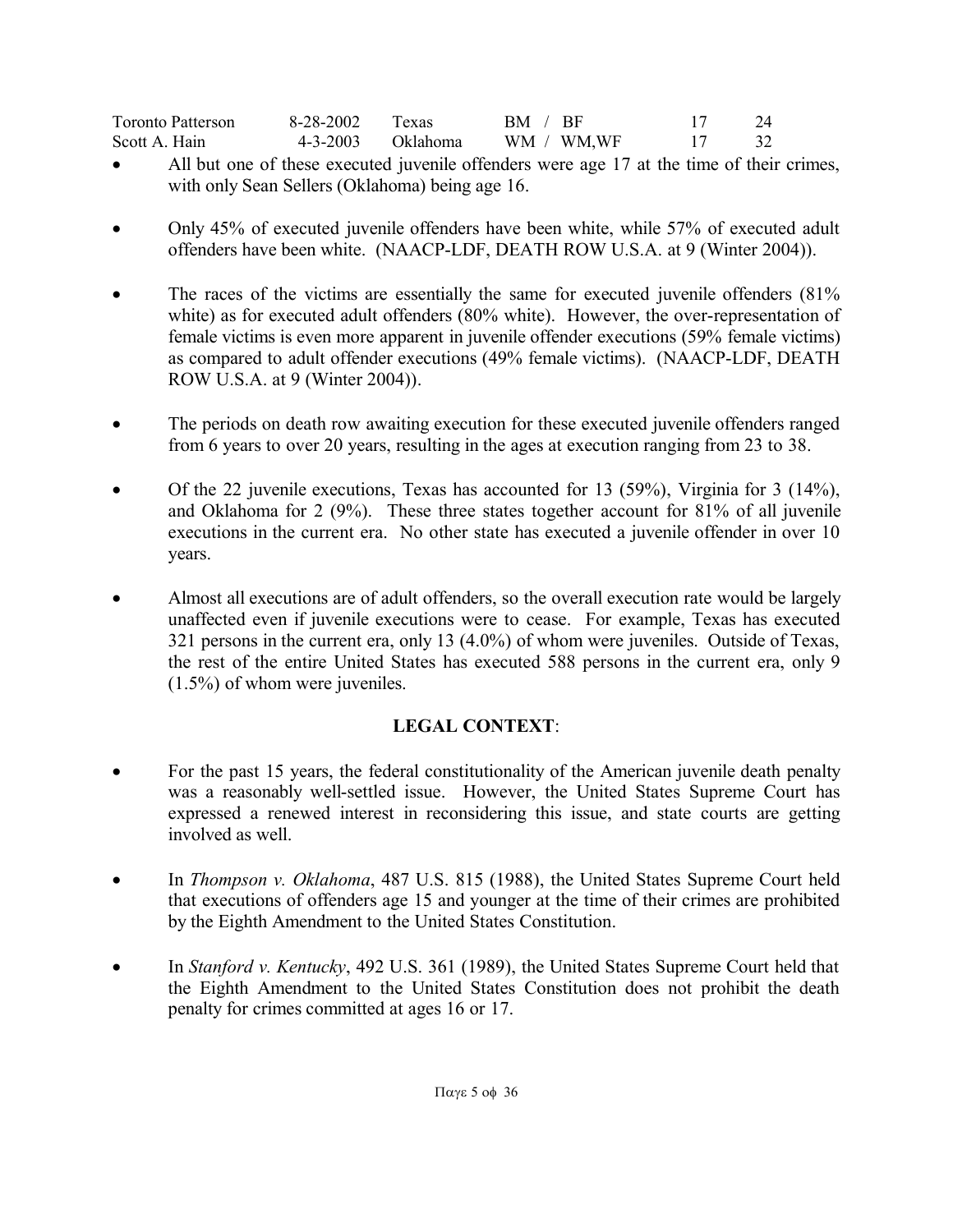- Two state supreme courts have interpreted their own state constitutions to require specific minimum ages regardless of their state death penalty statute or the federal constitutional minimum age. Using this state constitutional approach, the Washington Supreme Court set the minimum age at 18 (*State v. Furman*, 858 P.2d 1092 (Wash. 1993), and the Florida Supreme Court set the minimum age at 17 (*Brennan v. State*, 754 So.2d 1 (Fla., 1999)).
- In *Atkins v. Virginia*, 536 U.S. 304 (2002), the United States Supreme Court held that the United States Constitution prohibits the death penalty for mentally retarded offenders, based upon reasoning closely analogous to juvenile offenders.
- In *In re Stanford*, 537 U.S. 968 (2002), the United States Supreme Court decided not to take the case, over a strong dissent by Justice Stevens (joined by Justices Breyer, Ginsburg, and Souter). These four Justices not only wanted to revisit the juvenile death penalty issue but were ready to declare it unconstitutional and to "put an end to this shameful practice." On Dec. 8, 2003, the Kentucky Governor granted clemency to Kevin Stanford, changing his death sentence to life in prison without parole.
- In *Simmons v. Roper*, 112 S.W.3d 397 (Mo. 2003), the Supreme Court of Missouri interpreted current national data to hold that the death penalty for juvenile offenders now violates the United States Constitution's prohibition against Cruel and Unusual Punishment, but they did not reach the issue under the Missouri State Constitution. Although a ruling on federal constitutionality, *Simmons* applies only in Missouri at this juncture.
- On January 26, 2004, the United States Supreme Court granted certiorari (124 S.Ct. 1171) and agreed to hear the *Simmons* case, now styled as *Roper v. Simmons*. *Simmons* is now being briefed, with oral arguments expected in October 2004 and a Supreme Court decision sometime in Spring 2005. The two issues before the Supreme Court are as follows:

(1)Once the United States Supreme Court sets the Eighth Amendment Cruel and Unusual standard, can a lower court subsequently reinterpret and reject that standard under evolving standards of decency?

(2)Is the death penalty for a 17-year-old offender now Cruel and Unusual under the Eighth Amendment's evolving standard of decency?

 Currently, 38 states and the federal government (both civilian and military) have statutes authorizing the death penalty for capital crimes, almost all of which are forms of murder. Of those 40 death penalty jurisdictions, 21 jurisdictions (52%) have expressly chosen age 18 at the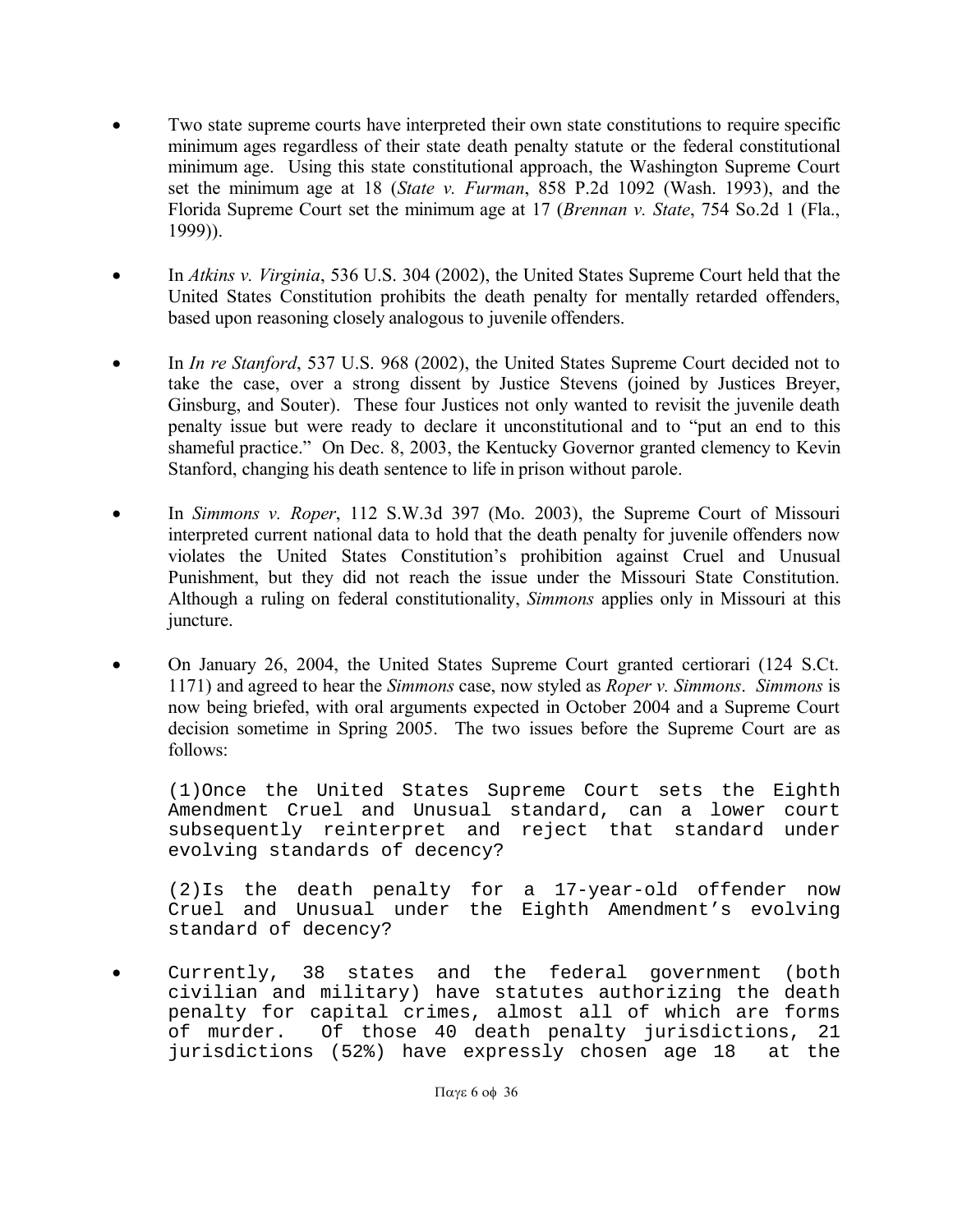time of the crime as the minimum age for eligibility for that ultimate punishment. Another 5 jurisdictions (12%) have chosen age 17 as the minimum. The other 14 death penalty jurisdictions (36%) use age 16 as the minimum age, either through an express age in the statute (3 states) or by court ruling (11 states). See Table 2 below.

- Minimal political consideration of lowering the express statutory minimum age to 16 has occurred in the past few years. No state has done so during the current death penalty era, and no record has been found of this occurring at any other time in American history.
- Conversely, extraordinary legislative activity is underway to raise the express statutory minimum age 18. When Kansas and New York reenacted their death penalties in 1994 and 1995, respectively, their new statutes included minimum ages of 18 as well. Montana enacted legislation in 1999 to raise its minimum age to 18, and Indiana raised its minimum age to 18 in 2002.
- On March 3, 2004, the Governors of South Dakota and Wyoming signed bills to raise the minimum age for their death penalty to age 18. In New Hampshire, on April 22, 2004, the legislature voted overwhelmingly to raise the minimum age to 18 and that bill is now before the governor. Similar bills are pending in several other state legislatures, including Alabama and Florida.

## **TABLE 2: MINIMUM DEATH PENALTY AGE BY JURISDICTION AS OF APRIL 30, 2004**

| <u>Age 18</u>            | Age 17                 | Age 16                 |  |  |
|--------------------------|------------------------|------------------------|--|--|
| California<br>New Jersey | Florida                | Alabama<br>Mississippi |  |  |
| Colorado New Mexico      | Georgia                | Nevada<br>Arizona      |  |  |
| Connecticut New York     | New Hampshire Arkansas |                        |  |  |
|                          |                        | Oklahoma               |  |  |
| Illinois<br>Ohio         | North Carolina         | Delaware               |  |  |

Pennsylvania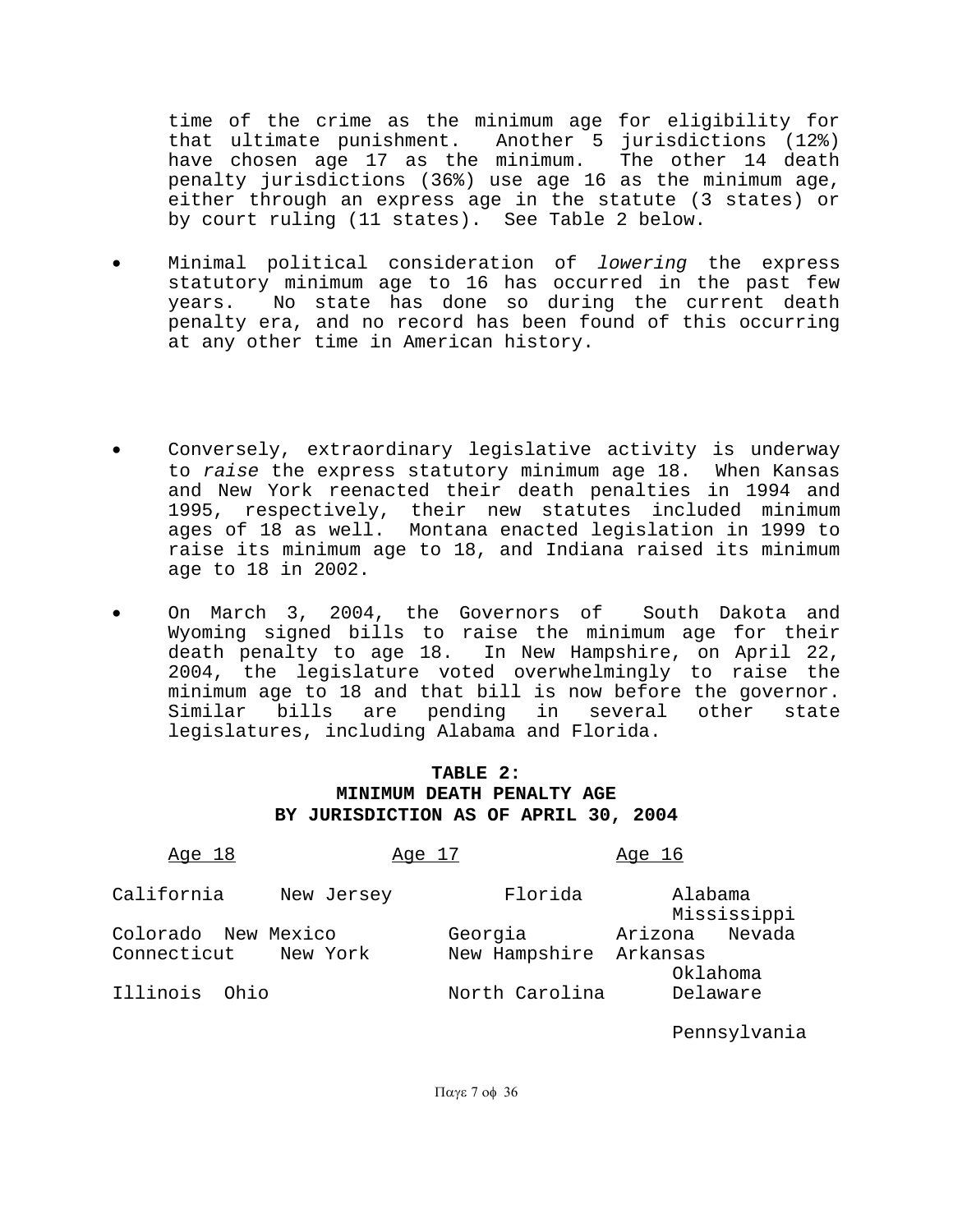| Indiana  | Oregon                              | Texas    | Idaho         |           |
|----------|-------------------------------------|----------|---------------|-----------|
|          |                                     |          |               | South     |
|          |                                     |          |               | Carolina  |
| Kansas   | South Dakota                        | 5 states | Kentucky Utah |           |
| Maryland | Tennessee                           |          |               | Louisiana |
|          |                                     |          |               | Virginia  |
| Missouri | Washington                          |          |               |           |
|          |                                     |          | 14 states     |           |
| Montana  | Wyoming                             |          |               |           |
|          | Nebraska Federal Civilian           |          |               |           |
|          | Federal Military                    |          |               |           |
|          | 19 states & 2 federal jurisdictions |          |               |           |

 Thirteen American jurisdictions remain without the death penalty at all: Alaska, District of Columbia, Hawaii, Iowa, Maine, Massachusetts, Michigan, Minnesota, North Dakota, Rhode Island, Vermont, West Virginia, and Wisconsin.

# **JUVENILE DEATH PENALTY IN OTHER COUNTRIES:**

- The death penalty for juvenile offenders has become a uniquely American practice, in that it has been abandoned legally by nations everywhere else due to the express provisions of the United Nations Convention on the Rights of the Child and of several other international treaties and agreements.
- Article 37 (a) of the United Nations Convention on the Rights of the Child provides that "Neither capital punishment nor life imprisonment without possibility of release shall be imposed for offences committed by persons below eighteen years of age." The United States is the only country in the world that has not yet ratified this international agreement, in large part because of our desire to remain free to retain the death penalty for juvenile offenders.
- A very few rogue executions of juvenile offenders in 2 or 3 countries outside of the United States have occurred in last decade, despite the legal ban on this practice. These rogue executions were illegal in the countries in which they occurred and are not seen in any way as a rejection either of the international agreements or of the customary international law (*jus cogens*) forbidding such executions.

## **JUVENILE DEATH SENTENCES IMPOSED, JANUARY 1, 1973, TO APRIL 30, 2004**

 Table 3 below lists the sentences imposed each year according to the Bureau of Justice Statistics and to my research.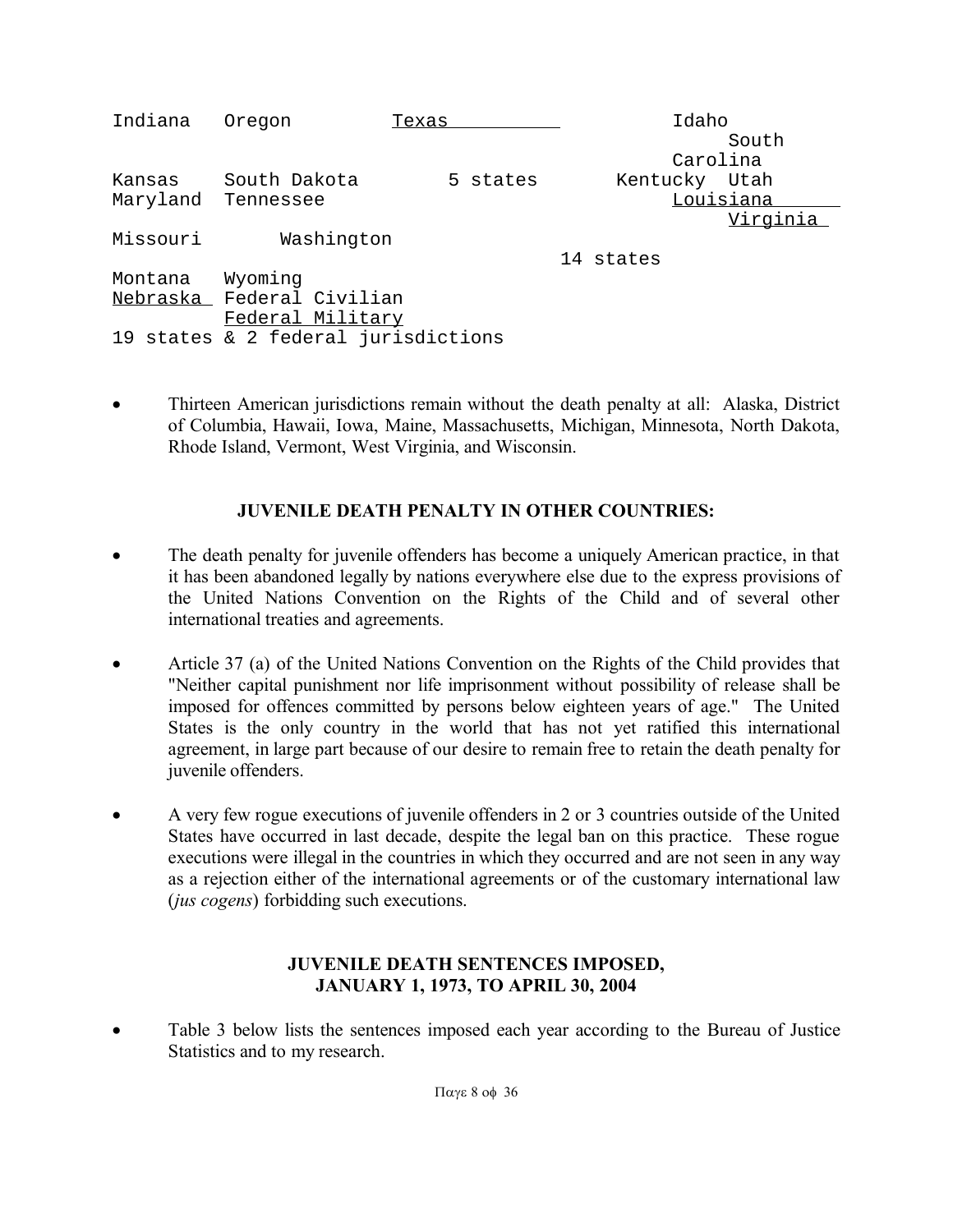- A total of 227 juvenile death sentences have been imposed since 1973, only 3% of the total of the approximately 7,445 death sentences imposed for offenders of all ages. Just over 70% of these juvenile death sentences have been imposed on 17-year-old offenders, with the other 30% imposed on offenders ages 15 and 16 at the time of their crimes.
- Of these 227 juvenile death sentences imposed in the current era, only 72 remain currently in force (see Table 5 below). For the 155 juvenile death sentences finally resolved either by reversal or execution, the reversal rate is 86% (133/155). Only 14% (22/155) of finally resolved juvenile death penalty cases have resulted in actual execution.
- In the last few years, the juvenile death sentencing rate appears to have declined significantly. The 7 such sentences annually in 2000 and 2001 were only half of the typical rate in the preceding 6 years. In 2002, only 4 juvenile death sentences were imposed, but the adult death sentencing rate also fell dramatically. Only 2 juvenile death sentences were imposed in 2003, the lowest annual rate since 1989. Only 1 juvenile death sentence has been imposed thus far in 2004.

| TABLE 3:                                           |  |  |  |  |  |  |  |  |
|----------------------------------------------------|--|--|--|--|--|--|--|--|
| DEATH SENTENCES IMPOSED FOR CRIMES COMMITTED AS    |  |  |  |  |  |  |  |  |
| JUVENILES, JANUARY 1, 1973, THROUGH APRIL 30, 2004 |  |  |  |  |  |  |  |  |

|      | Total                  |            |                | Juvenile Death Sentences |               | Juvenile Sentences     |
|------|------------------------|------------|----------------|--------------------------|---------------|------------------------|
|      | Death                  |            | (Age at Crime) |                          |               | as a Percentage of     |
| Year | Sentences <sup>1</sup> | <u> 15</u> | <u> 16</u>     | 17                       | <b>Totals</b> | <b>Total Sentences</b> |
| 1973 | 42                     | $\Omega$   | $\Omega$       | $\theta$                 | 0             | $0.0\%$                |
| 1974 | 149                    |            | $\theta$       | $\overline{2}$           | 3             | 2.0%                   |
| 1975 | 298                    |            | 6              | 5                        | 12            | $4.0\%$                |
| 1976 | 233                    | 0          |                | 3                        | 3             | 1.3%                   |
| 1977 | 137                    |            |                | 8                        | 12            | 8.8%                   |
| 1978 | 185                    | 0          |                | 4                        |               | 2.7%                   |
| 1979 | 151                    | $\theta$   |                | $\overline{2}$           | 3             | 2.0%                   |
| 1980 | 173                    |            | 0              | 4                        | 6             | 3.5%                   |
| 1981 | 224                    | $\theta$   |                | 6                        | 8             | 3.6%                   |
| 1982 | 265                    |            |                | 13                       | 14            | 5.3%                   |

1 The source of the data for total annual death sentences is the UNITED STATES DEPARTMENT OF JUSTICE, CAPITAL PUNISHMENT 2002 at 14, appendix table 2 (Nov. 2003).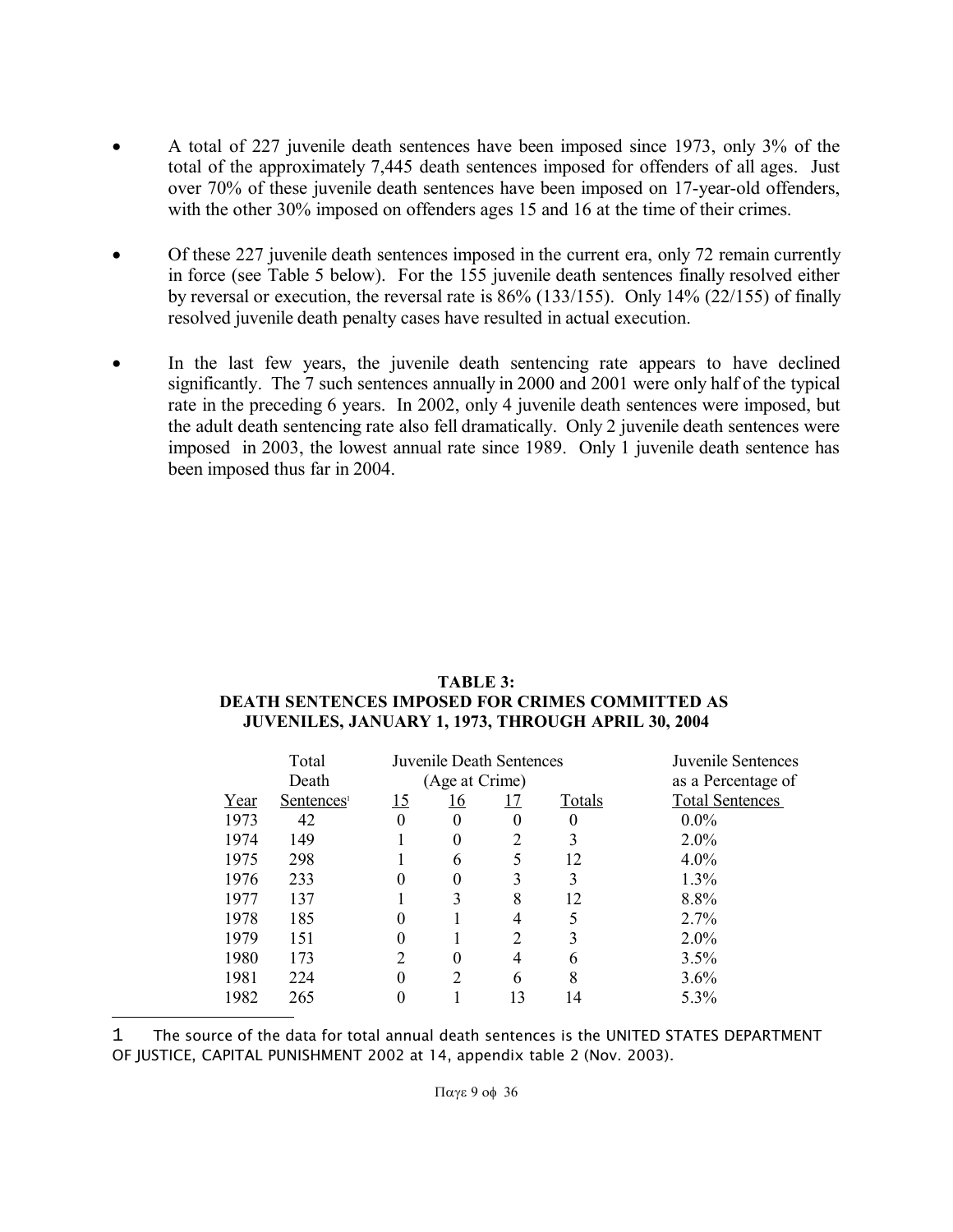| 1983   | 252     | 0              | 4              | 4              | 8              | 3.2% |
|--------|---------|----------------|----------------|----------------|----------------|------|
| 1984   | 285     | 3              | $\theta$       | 3              | 6              | 2.1% |
| 1985   | 266     |                | 1              | 4              | 6              | 2.2% |
| 1986   | 300     |                | 3              | 5              | 9              | 3.0% |
| 1987   | 289     | 1              | 0              | $\mathbf 1$    | $\overline{c}$ | 0.7% |
| 1988   | 290     | $\theta$       | $\theta$       | 5              | 5              | 1.7% |
| 1989   | 259     | $\theta$       | $\theta$       | $\mathbf{1}$   | 1              | 0.4% |
| 1990   | 252     |                | 3              | 5              | 9              | 3.6% |
| 1991   | 267     | 1              | 0              | 4              | 5              | 1.9% |
| 1992   | 287     | $\theta$       | 1              | 5              | 6              | 2.1% |
| 1993   | 289     | 0              |                | 6              | 7              | 2.4% |
| 1994   | 315     | 0              | 5              | 13             | 18             | 5.7% |
| 1995   | 318     | 0              | 2              | 11             | 13             | 4.1% |
| 1996   | 320     | $\theta$       | 4              | 8              | 12             | 3.8% |
| 1997   | 276     | 0              | 4              | 4              | 8              | 2.9% |
| 1998   | 300     | 0              | 4              | 7              | 11             | 3.6% |
| 1999   | 279     | $\theta$       | 2              | 12             | 14             | 5.0% |
| 2000   | 231     | $\theta$       | 3              | 4              | 7              | 3.1% |
| 2001   | 163     | 0              | $\theta$       | 7              | 7              | 4.5% |
| 2002   | 159     | $\theta$       | 2              | $\overline{2}$ | 4              | 2.6% |
| 2003   | 143**   | $\theta$       | 1              | 1              | $\overline{2}$ | 1.4% |
| 2004*  | 48**    | $\overline{0}$ | $\overline{0}$ |                |                | 2.1% |
| Total: | 7,445** | 13             | 54             | 160            | 227            | 3.0% |

\* As of April 30th

- \*\* Estimates
- These 227 juvenile death sentences have been imposed in 23 individual states, comprising well over half of the death penalty jurisdictions during this time period. Table 4 below lists all death penalty jurisdictions which have imposed juvenile death sentences since 1973.

### **TABLE 4: STATE-BY-STATE BREAKDOWN OF JUVENILE DEATH SENTENCES, JANUARY 1, 1973, THROUGH APRIL 30, 2004**

|                         |       | Sex of           |       |          |      |           |              |          |    |        |  |
|-------------------------|-------|------------------|-------|----------|------|-----------|--------------|----------|----|--------|--|
|                         |       | Race of Offender |       | Offender |      |           | Age at Crime |          |    |        |  |
| <b>Rank &amp; State</b> | Asıan | <b>Black</b>     | Latin | White    | Male | Female 15 |              | 16       | 17 | Totals |  |
| 1: Texas                |       | 25               | 17    | 14       | 57   | $\theta$  | $\theta$     | 0        | 57 | 57     |  |
| 2: Florida              |       | 8                | 3     | 21       | 32   | $\theta$  |              | 9        | 20 | 32     |  |
| 3: Alabama              |       | 12               | 0     | 13       | 23   | 2         |              | 10       | 14 | 25     |  |
| 4: Louisiana            |       | 16               | 0     |          | 17   | 0         | C            |          | 8  | 17     |  |
| 5: Mississippi          |       | 7                | 0     | 6        | 12   |           | 0            |          | 8  | 13     |  |
| 6: Georgia              |       | 5                | 0     | 6        | 10   |           |              | $\theta$ | 10 | 11     |  |
| North Carolina          |       | 7                |       |          | 11   | 0         |              | 0        | 10 | 11     |  |
| 8: Arizona              |       | 0                |       |          |      |           |              |          |    |        |  |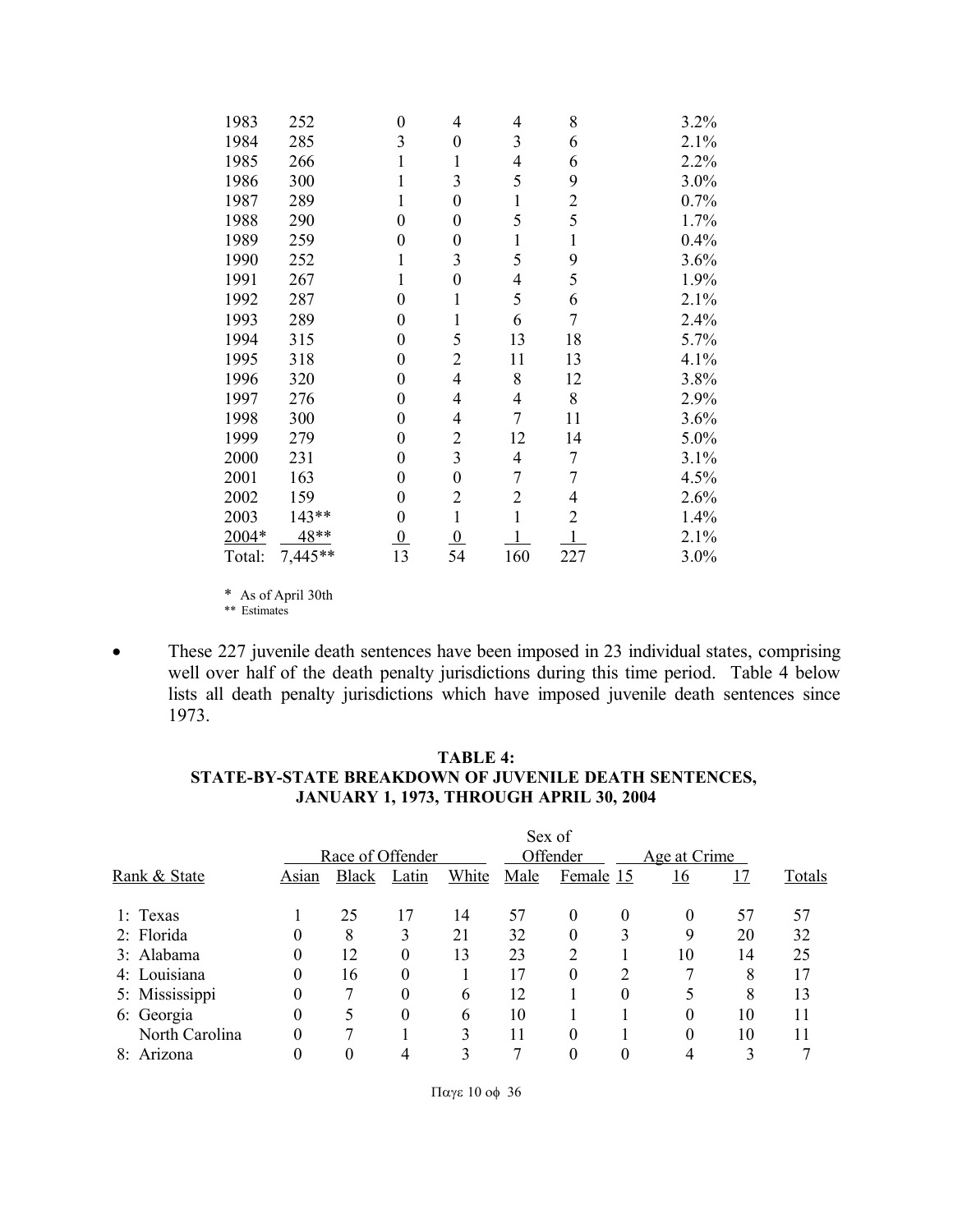| Oklahoma         |   | 0                |    |    |     | 0 |              |    |     |     |
|------------------|---|------------------|----|----|-----|---|--------------|----|-----|-----|
| South Carolina   |   | 2                |    |    |     |   |              |    |     |     |
| 11: Pennsylvania |   |                  |    |    | h   |   |              |    |     |     |
| Ohio             |   |                  |    |    | h   |   |              |    |     |     |
| Virginia         |   | 4                |    |    | h   |   |              |    |     |     |
| 14: Missouri     |   | 2                |    |    |     |   |              |    |     |     |
| 15: Indiana      |   | $\mathfrak{D}$   |    |    |     |   |              |    |     |     |
| Kentucky         |   |                  |    |    |     |   |              |    | ◠   |     |
| Maryland         |   | າ                |    |    |     |   |              |    |     |     |
| Nevada           |   |                  |    |    |     |   |              |    |     |     |
| 19: Arkansas     |   | 2                |    |    |     |   |              |    |     |     |
| 20: Delaware     |   |                  |    |    |     |   |              |    |     |     |
| Nebraska         |   |                  |    |    |     |   |              |    |     |     |
| New Jersey       |   |                  |    |    |     |   |              |    |     |     |
| Washington       | 0 | $\boldsymbol{0}$ | 0  |    |     |   | $\mathbf{0}$ |    |     |     |
| Totals:          |   | 109              | 27 | 90 | 222 | 5 | 13           | 54 | 160 | 227 |

- Texas (57 sentences) is the clear leader in this practice, followed at quite a distance by Florida (32 sentences) and then Alabama (25 sentences). These 3 states together account for just over half (114/226) of all juvenile death sentences. Only 7 states have imposed 10 or more such sentences.
- Juvenile death sentences for black and white juvenile offenders appear to be spread around the sentencing jurisdictions fairly evenly, but the 26 of the 27 Latin offenders are in Texas, Arizona, Florida and Nevada.
- Almost all (98%) juvenile offenders sentenced to death were males. The 5 cases involving female juveniles were in the deep south (Mississippi, Alabama, and Georgia) and in Indiana. The 13 cases involving very young offenders (age 15 at crime) were scattered across 10 different states.
- Appendix A to this report provides a detailed listing of name, age, race, gender, state, and current status for each juvenile death sentence.

## **DEATH ROW INMATES UNDER JUVENILE DEATH SENTENCES AS OF APRIL 30, 2004**

 As of April 30, 2004, a total of 72 persons were on death row under death sentences received for juvenile crimes (see Table 5 below). These 72 condemned juvenile offenders constituted only 2% of the total death row population of approximately 3,500. 2

<sup>2</sup> The total number of death row inmates comes from the premier source of this information: NAACP LEGAL DEFENSE AND EDUCATIONAL FUND, INC, DEATH ROW U.S.A., WINTER 2004 (New York: 2004) (data current as of Jan. 1, 2004).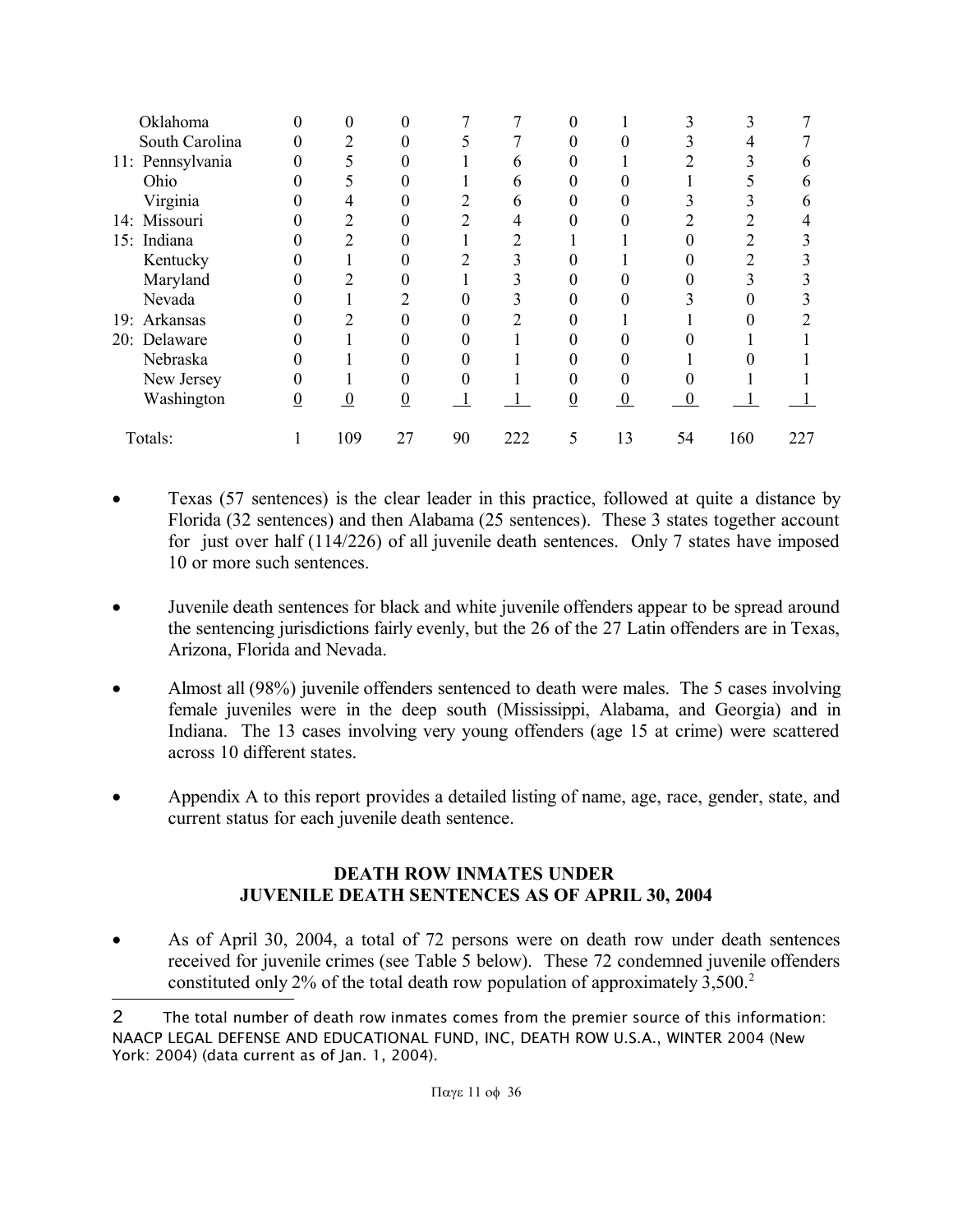- Although all were ages 16 or 17 at the time of their crimes, their current ages range from 20 to 43.
- Race of offender for these juvenile cases differs from the adult offenders currently under sentences of death. Although 46% of the adult offenders are white, only 33% of the juvenile offenders are white. Another major difference is that only 10% of adults are Latin, while 21% of the juveniles are Latin. (NAACP-LDF, DEATH ROW U.S.A. at 1 (Winter 2004)).
- These 72 juven ile offenders currently are under death sentences in only 12 of the 21 states which authorize the death penalty for juvenile offenders, and they have been on death row from 6 weeks to nearly 24 years. Texas has by far the largest death row for juvenile offenders, holding 28 (38%) of the national total of 73 juvenile offenders.
- All juvenile offenders currently under death sentences are male and have been convicted and sentenced to death for murder.
- Over three-quarters of these cases involve 17-year-old offenders, and two-thirds of them are offenders of color. In contrast, 81% of the victims are adults. Over two-thirds of the victims are white, and about half are females.

## **TABLE 5: CHARACTERISTICS OF OFFENDERS AND VICTIMS IN JUVENILE DEATH PENALTY CASES IN FORCE AS OF APRIL 30, 2004**

## **OFFENDERS**

| Age at Crime                                               | Age Currently                                                                                                                                                             | Race                                                                                                                                                |
|------------------------------------------------------------|---------------------------------------------------------------------------------------------------------------------------------------------------------------------------|-----------------------------------------------------------------------------------------------------------------------------------------------------|
| Age $16 = 14$ (19%)<br>Age $17 = 58 (81\%)$<br>$72(100\%)$ | Ages $17-19 = 0$ (0%)<br>Ages $20-24 = 26$ (36%)<br>Ages $25-29 = 32$ (44%)<br>Ages $30-34 = 9$ (12%)<br>Ages $35-39 = 2$ (3%)<br>Ages $40-43 = 3$ $(4\%)$<br>$72(100\%)$ | Amer. Indian = $1 \quad (1\%)$<br>$= 2 (2\%)$<br>Asian<br>$= 29 (40\%)$<br>Black<br>$= 15 (21\%)$<br>Latin<br>White<br>$= 25 (35\%)$<br>$72(100\%)$ |

## **VICTIMS**

Age Sex

Παγε 12 οφ 36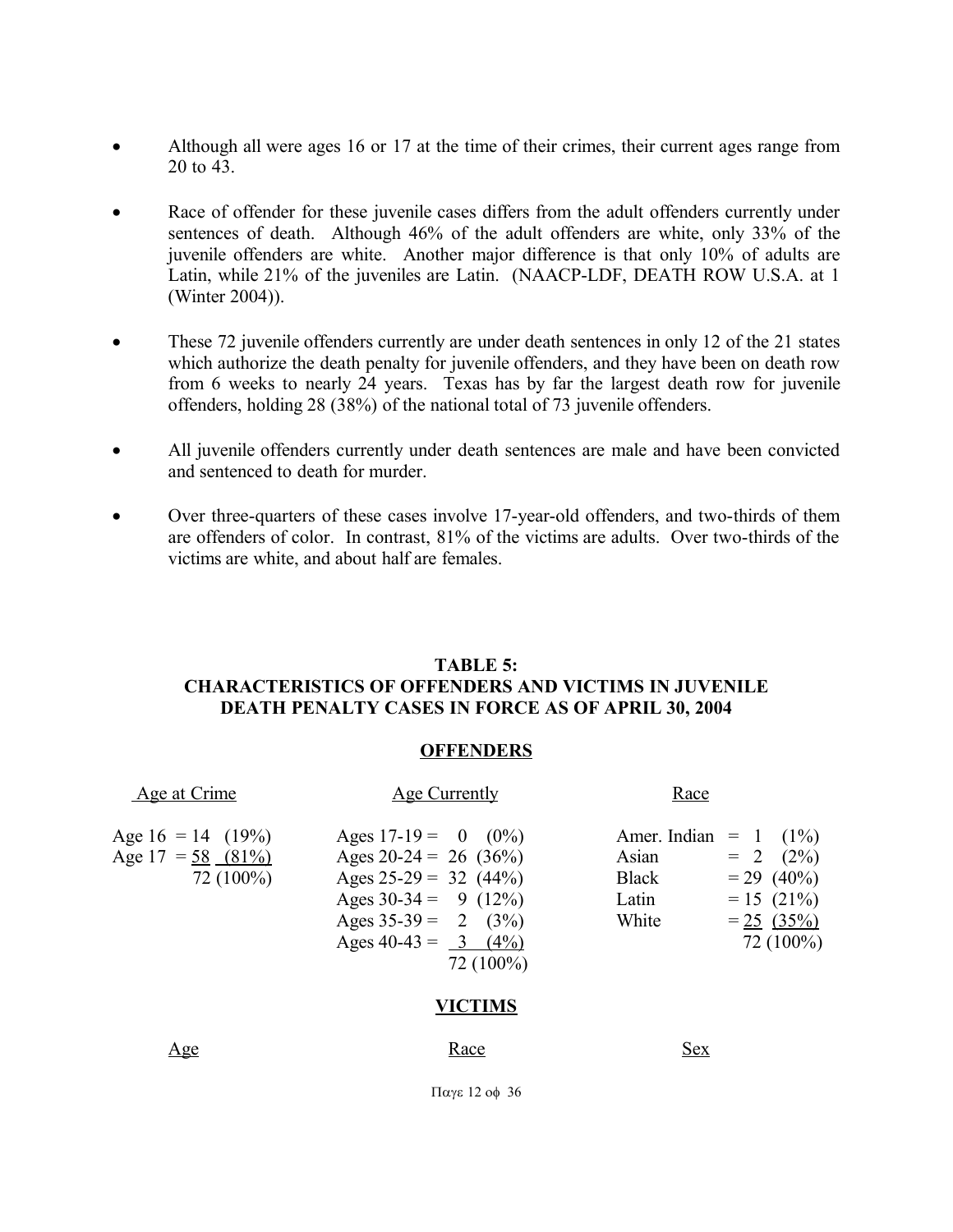| Ages $0-15$ | $= 13(14\%)$     | $AmInd = 1$  |               | Male<br>$(1\%)$ | (49%)<br>$= 48$ |
|-------------|------------------|--------------|---------------|-----------------|-----------------|
| Ages 16-19  | $= 12 (13\%)$    | Asian $= 7$  |               | (7%)<br>Female  | $= 50$ (51%)    |
| Ages 20-29  | $= 18 (20\%)$    | Black $= 8$  |               | (9%)            | 98 (100%)       |
| Ages 30-39  | $= 15 (16\%)$    | Latin $= 11$ | $(12\%)$      |                 |                 |
| Ages 40-49  | $= 14 (15\%)$    | White        | $= 65 (71\%)$ |                 |                 |
| Ages 50-59  | (9%)<br>$= 8$    |              | $92(100\%)$   |                 |                 |
| Ages 60-69  | $(4\%)$<br>$= 4$ | unknown      | $=$ 6         |                 |                 |
| Ages 70-79  | (8%)<br>$= 7$    |              | 98            |                 |                 |
| Ages 80-82  | $(1\%)$<br>$=$ 1 |              |               |                 |                 |
|             | $92(100\%)$      |              |               |                 |                 |
| unknown     | $=\underline{6}$ |              |               |                 |                 |
|             | 98               |              |               |                 |                 |

 Appendix B to this report sets forth the names of the juvenile offenders on death row as of April 30, 2004, along with some brief information about their crimes and sentences. Multiple sentencing dates mean that an earlier death sentence was reversed and subsequently a new death sentence was imposed.

## **RATIONALE FOR JUVENILE DEATH PENALTY:**

## Arguments in Favor:

- Because the American juvenile death penalty is authorized in 19 separate state jurisdictions, each essentially authorized to go its own way, the justifications for this practice among these states can be expected to differ. However, common themes can be detected:
	- (1) Violent juvenile crime, particularly homicide, is perceived to be much worse in the United States than in most other countries;
	- (2) Juvenile homicide rates increased substantially until the mid- to late-1990s. Although they have fallen dramatically since that time, public fear of juvenile homicide remains very high.
	- (3) Juvenile murderers seem to be particularly brutal and nonresponsive to civilized entreaties to stop the killing;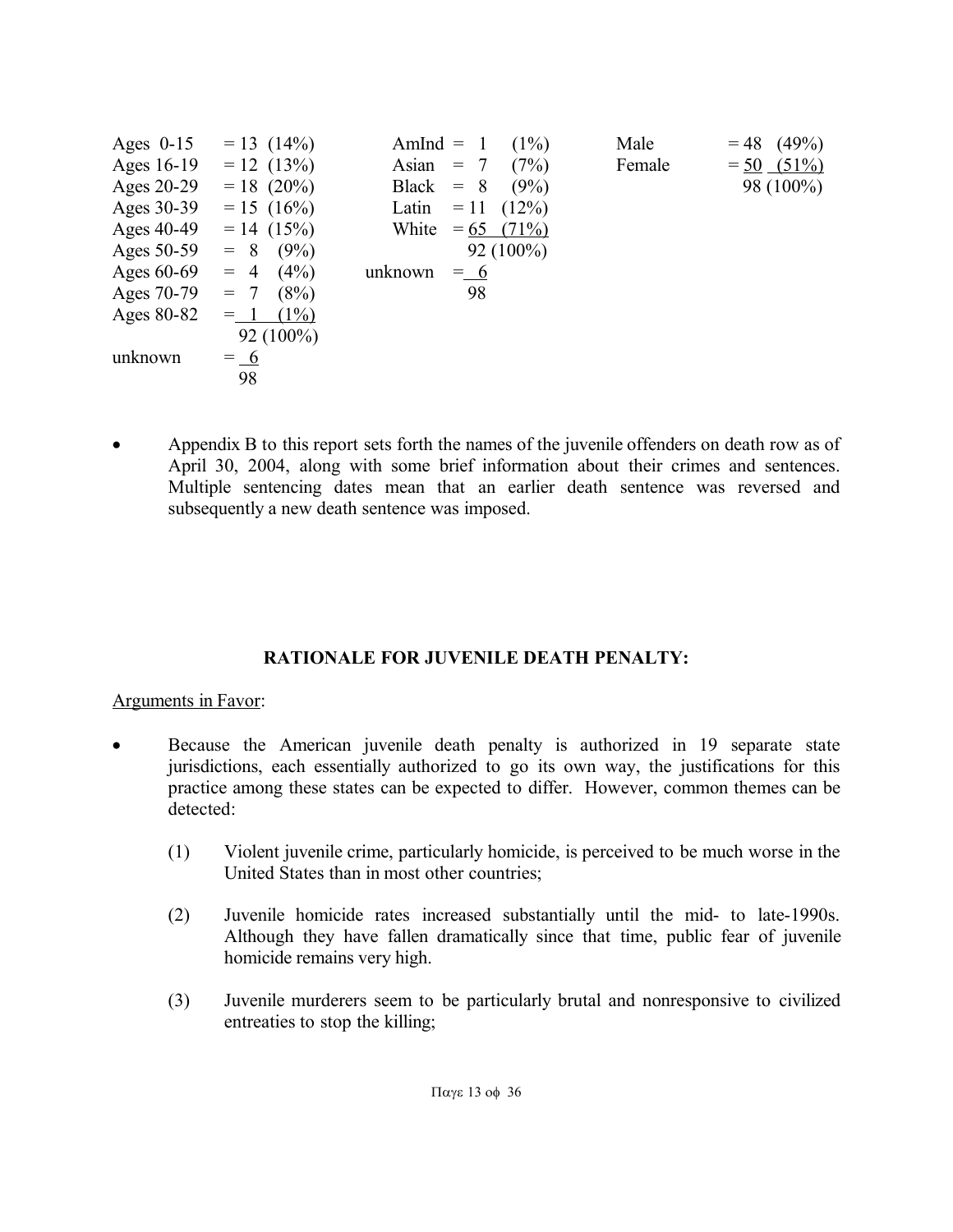- (4) Almost every political leader is pushing strongly for harsher punishments for violent juvenile crime; and
- (5) Correcting the societal conditions which breed violent juvenile crime seems to be a huge task nearly impossible to achieve in any significant measure.

## Arguments Opposed:

- Arguments against the juvenile death penalty typically focus on a similarly wide spectrum of concerns:
	- (1) Almost all of these teenage offenders have had terrible childhoods. Given their youth, such teenagers have not yet had the opportunity to age out of some of the effects of their terrible childhoods.
	- (2) Medical research during the past decade indicates that the adolescent brain does not mature organically until the late teens or early twenties, with impulse control being the last to fully develop.
	- (3) The threat of capital punishment does not deter teenagers who tend to have little realistic understanding of death and instead tend to see themselves as immortal.
	- (4) The retributive desire to visit extremely harsh punishment upon egregious offenders is blunted at least somewhat if that offender is a child.
	- (5) Harsh punishments for violent juvenile crimes are only temporary band-aid solutions, with the only effective long-term solutions coming from cleaning up the neighborhoods, schools, and societal structures that continue to generate such violent teenagers.
- The basic tenets of these two positions have not changed during the current era of the American death penalty. They tend to be included not only in sweeping discussions of the juvenile death penalty as constitutional and legislative policy but also in the arguments of opposing attorneys in individual juvenile death penalty cases.

# **CONCLUSIONS:**

- All other nations have abandoned in law the death penalty for juvenile offenders, with only the United States (essentially Texas) continuing this practice.
- Considerable pressure from international human rights groups is being imposed upon the United States jurisdictions that continue to execute juvenile offenders.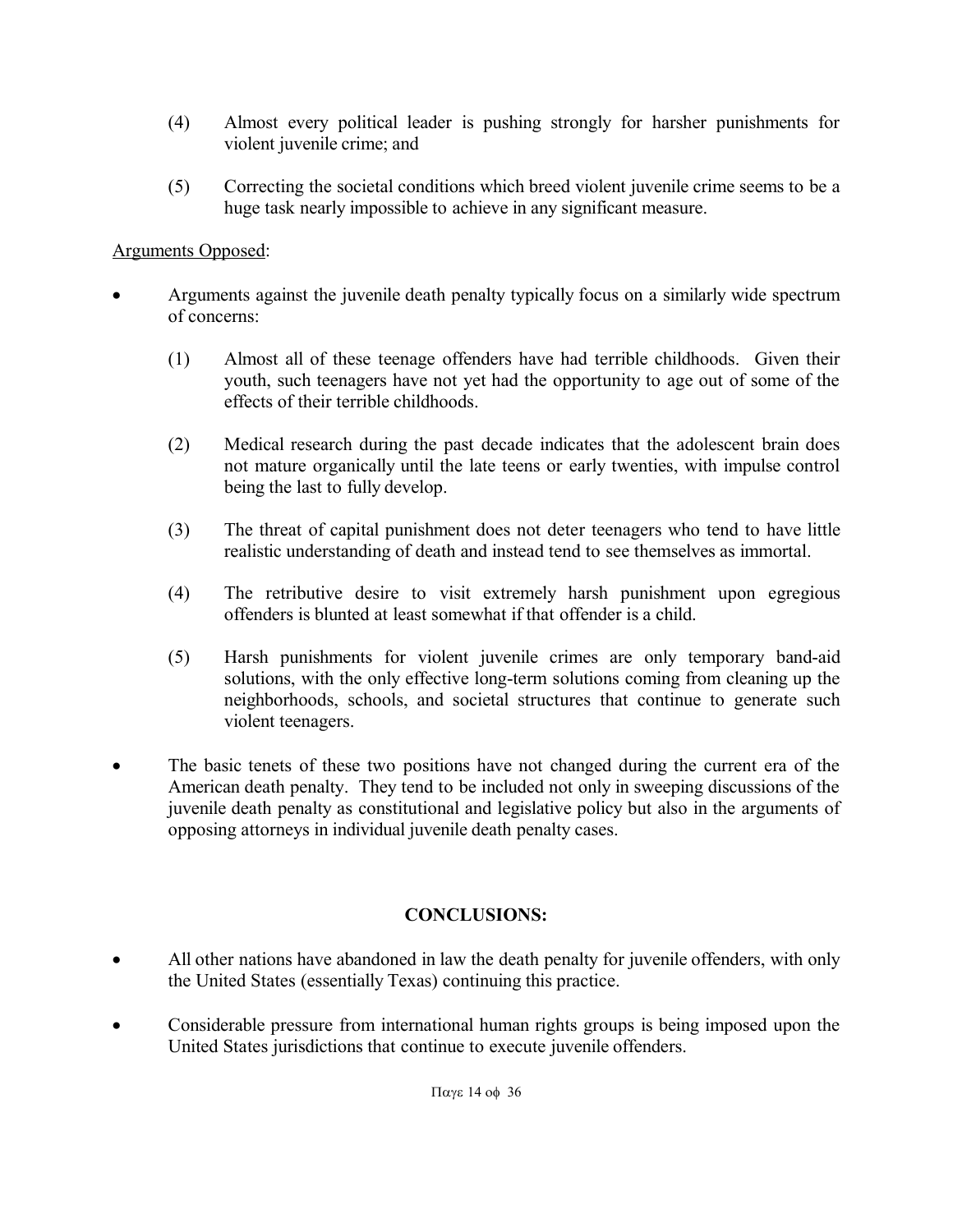The most promising legal arguments in courts today are:

·1that the death penalty for juvenile offenders and mentally retarded offenders should be treated the same under the Eighth Amendment;

·2that the death penalty for juvenile offenders is prohibited under the Eighth Amendment "evolving standards of decency;" and

·3 that the death penalty for juvenile offenders violates international law.

- Several state legislatures are considering statutory amendments to eliminate the juvenile death penalty, primarily on grounds of falling public support and other public policy considerations.
- The annual death sentencing rate for juvenile offenders has dropped precipitously. Following the year 1999's peak of 15 sentences, only 7 juvenile death sentences were imposed each year in 2000 and 2001. Only 4 were verified for 2002, only 2 were imposed during 2003, and only one has been imposed during the first four months of 2004.
- Given the declining sentencing rate, the increased legislative activity, and the continuing international pressure, these appear to be the last days of the juvenile death penalty. It has already all but disappeared around the world except in the United States. A major juvenile death penalty case (Roper  $v$ . Simmons) is now pending before the United States Supreme Court. It seems only a matter of time before the United States joins the rest of the world in legally prohibiting the death penalty for juvenile offenders.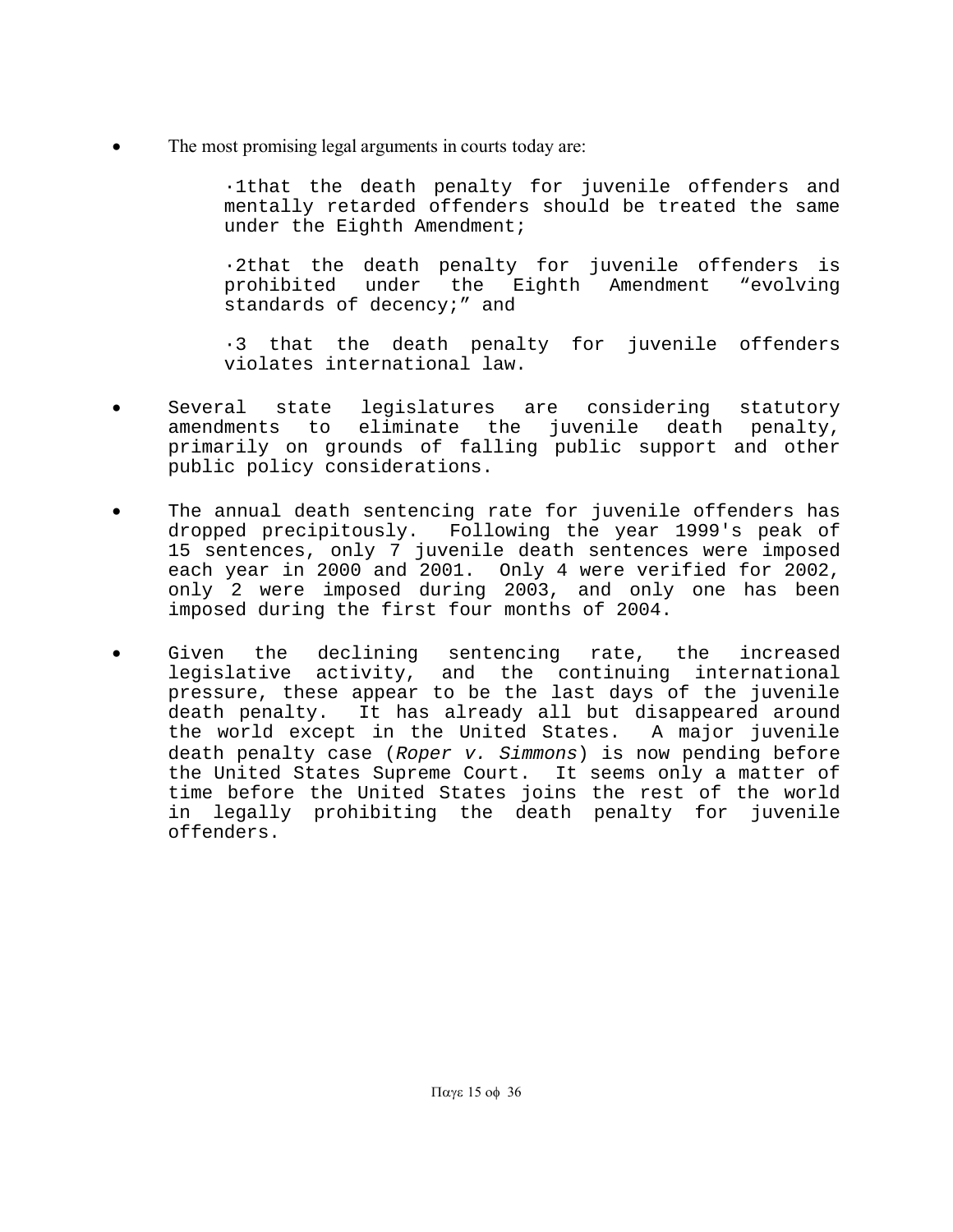## **APPENDIX A: JUVENILE DEATH SENTENCES IMPOSED, JANUARY 1, 1973, THROUGH APRIL 30, 2004**

| Age at Race |                          |       |                               |                             |                   |                                     |             |  |
|-------------|--------------------------|-------|-------------------------------|-----------------------------|-------------------|-------------------------------------|-------------|--|
|             | Year Offender's Name     | Crime |                               | <u>/Sex</u>                 |                   | <u>State</u>                        |             |  |
|             |                          |       |                               |                             |                   | Current Status                      |             |  |
| 1973        | $($ apparently none  )   |       |                               |                             |                   |                                     |             |  |
|             | 1974 Harris, John        | 17    | B/M                           |                             | OH<br>1978        | reversed                            | in          |  |
|             | Thompson, Larry          | 17    | $\mathtt{W}$ / $\mathtt{M}$   |                             | <b>FL</b><br>1976 | reversed                            | in          |  |
|             | Vasil, George            | 15    | $\texttt{W} \,/\, \texttt{M}$ |                             | FL<br>1979        | reversed                            | in          |  |
|             | 1975 Battie, Billie Joe  | 17    | $\rm\,B/M$                    |                             | 1981              | TX reversed                         | in          |  |
|             | Bell, Willie Lee         | 16    | B/M                           |                             | OH<br>1978        | reversed                            | in          |  |
|             | Bridgeman, Ronnie        | 17    | B/M                           |                             | OH<br>1978        | reversed                            | in          |  |
|             | Brown, Henry             | 16    | B/M                           |                             | 1979              | FL reversed                         | in          |  |
|             | Gibson, Samuel III       | 17    | B/M                           |                             | 1982              | GA reversed                         | in          |  |
|             | Hawes, Gary Lee          | 15    | $\rm{B}/\rm{M}$               |                             | GA<br>1976        | reversed                            | in          |  |
|             | Jones, Larry             | 17    | B/M                           |                             | 1977;             | MS reversed                         | in          |  |
|             | (see also 1977)          |       |                               |                             |                   | to death, 1977;<br>reversed in 1983 | resentenced |  |
|             | Pickle, Clanton D., Jr   |       | 16                            | $\mathtt{W}$ / $\mathtt{M}$ | in 1977           | MS                                  | reversed    |  |
|             | Ross, Johnny             | 16    | B/M                           |                             | 1977              | LA reversed    in                   |             |  |
|             | Shields, Linwood L. 17   |       | B/M                           |                             |                   | DE reversed in ?                    |             |  |
|             | Stewart, Rodney L.       | 16    | B/M                           |                             | ΝE<br>1977        | reversed                            | in          |  |
|             | Tyler, Gary              | 16    | B/M                           |                             | LA<br>1976        | reversed                            | in          |  |
|             | 1976 Davis, Mark Anthony | 17    | B/M                           |                             | OН<br>1978        | reversed                            | in          |  |
|             | Johnson, Willie          | 17    | B/M                           |                             | OH<br>1978        | reversed                            | in          |  |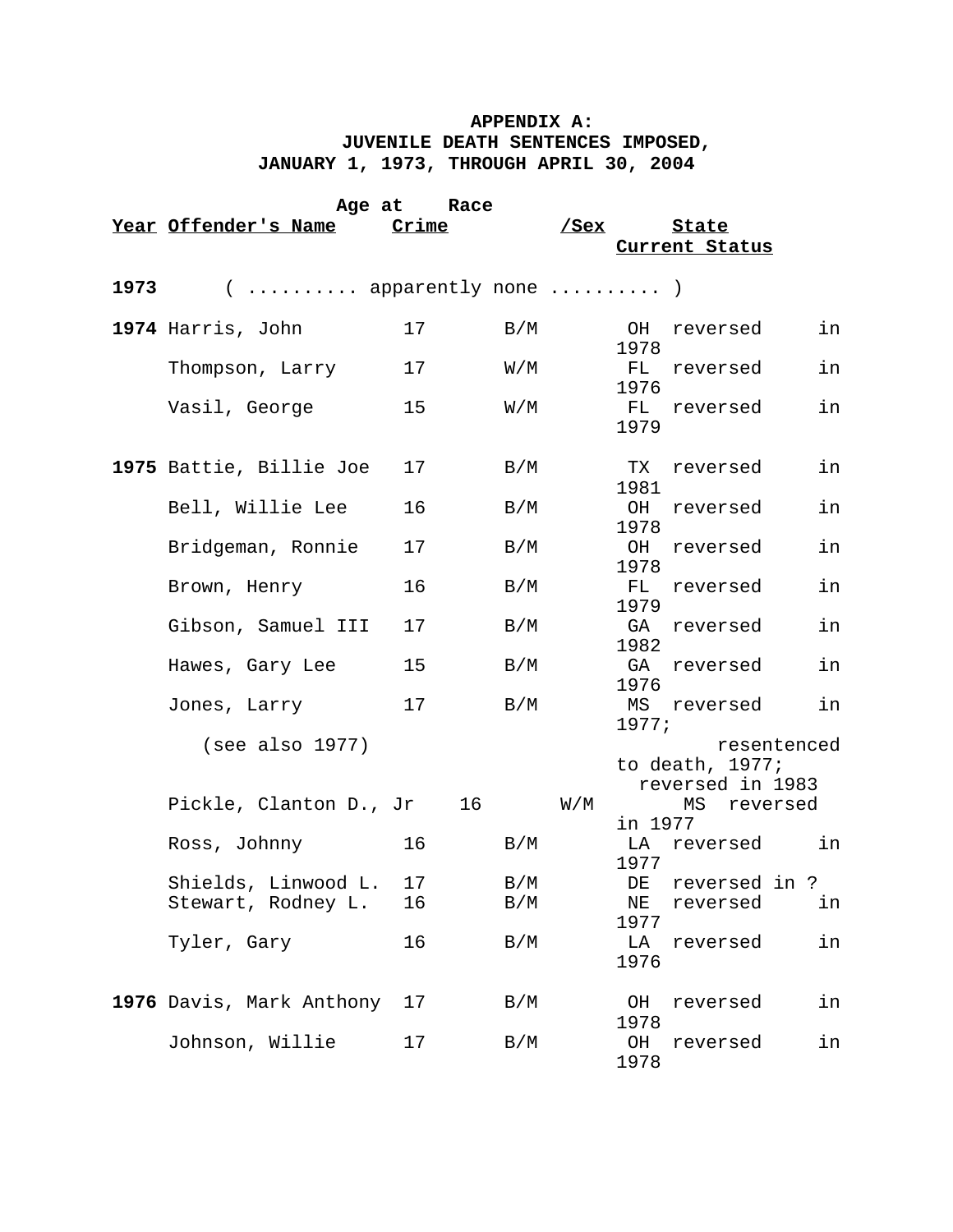| Simpson, Willie                     | 17 |                         | B/M                         |    | FL reversed<br>in<br>1982                                                                                                      |
|-------------------------------------|----|-------------------------|-----------------------------|----|--------------------------------------------------------------------------------------------------------------------------------|
| 1977 Eddings, Monty Lee             | 16 |                         | W/M                         |    | OK reversed<br>in<br>1982                                                                                                      |
| Ferguson, Bernard                   | 17 |                         | W/M                         |    | in<br>TX<br>reversed<br>1982                                                                                                   |
| Jones, Larry                        | 17 |                         | B/M                         |    | in<br>MS reversed<br>1983                                                                                                      |
| (see also 1975)<br>Legare, Andrew   | 17 |                         | $\mathtt{W}$ / $\mathtt{M}$ |    | in<br>GA reversed<br>1981;                                                                                                     |
| (see also 1982                      |    |                         |                             |    | resentenced<br>to death, 1982;                                                                                                 |
| and 1984)<br>Magill, Paul           | 17 |                         | $\mathtt{W}/\mathtt{M}$     |    | reversed in 1983;<br>resentenced to<br>death, 1984;<br>reversed in 1986<br>FL reversed<br>in in                                |
|                                     |    |                         |                             |    | 1980;                                                                                                                          |
| (see also 1981)<br>Morgan, James 16 |    | $\texttt{W}/\texttt{M}$ |                             | FL | resentenced<br>to death, 1981;<br>reversed in 1987<br>reversed in 1981;                                                        |
| (see also 1981,                     |    |                         |                             |    | resentenced<br>to death, 1981;                                                                                                 |
| 1985, and 1990)                     |    |                         |                             |    | reversed in 1984;<br>resentenced to<br>death, 1985;<br>reversed in 1989;<br>resentenced to<br>death, 1990;<br>reversed in 1994 |
| Roach, James Terry                  | 17 |                         | W/M                         |    | <b>EXECUTED</b><br>SC<br>$1 - 10 - 1986$                                                                                       |
| Rodriguez, Magdaleno 17             |    |                         | L/M                         |    | in<br>TХ<br>reversed<br>1981                                                                                                   |
| Ross, Frank                         | 15 |                         | B/M                         |    | FL<br>in<br>reversed<br>1980                                                                                                   |
| Rumbaugh, Charles                   | 17 |                         | W/M                         |    | TX<br><b>EXECUTED</b><br>$9 - 11 - 1985$                                                                                       |
| Starks, Paul                        | 17 |                         | W/M                         |    | ОH<br>in<br>reversed<br>1978                                                                                                   |
| Valencia, Frank                     | 16 |                         | L/M                         |    | in<br>ΑZ<br>reversed<br>1982                                                                                                   |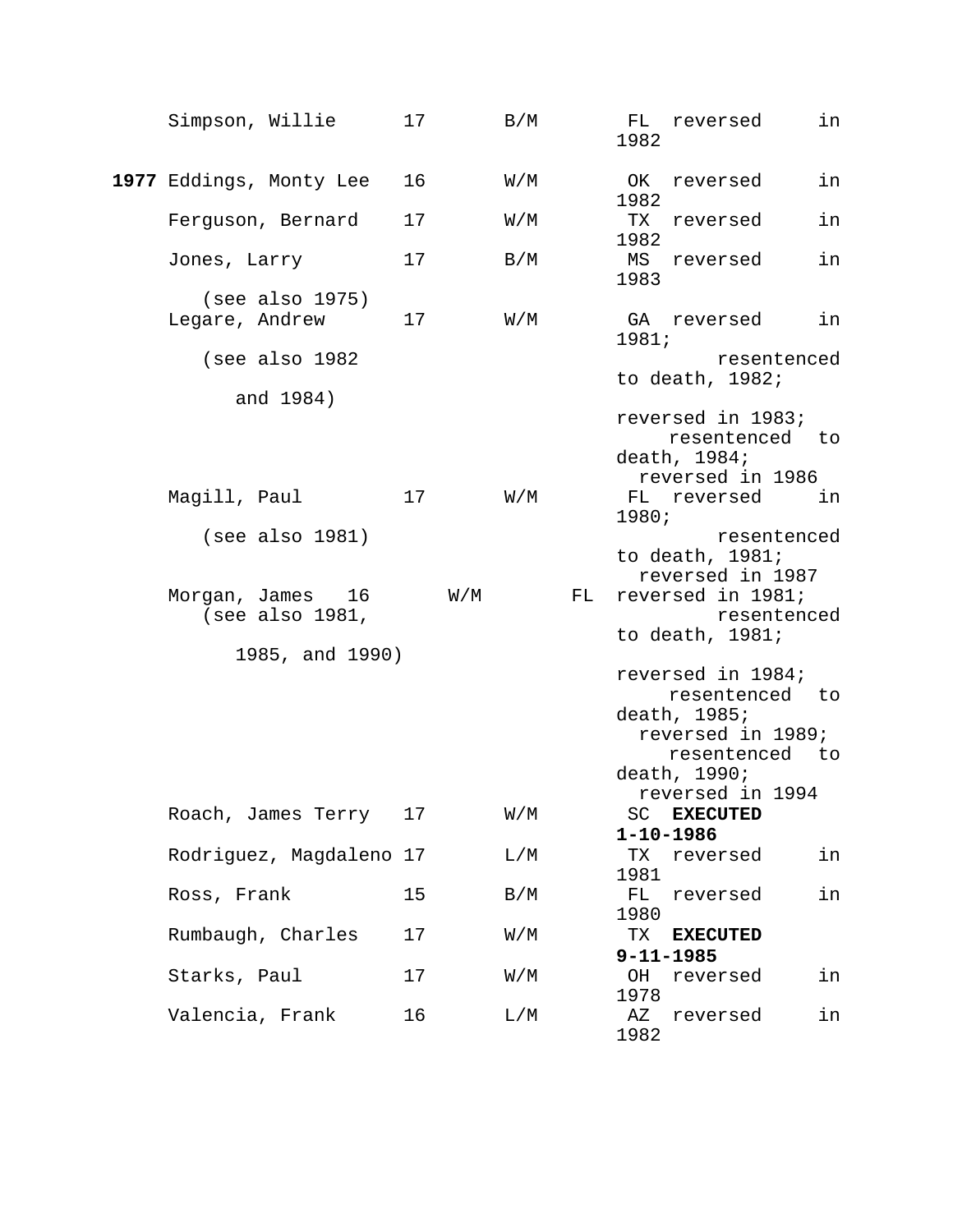| 1978 Boutwell, John Ken.                  | 17 |                               | W/M                     |                 | OK<br>1983 | reversed                                      | in          |
|-------------------------------------------|----|-------------------------------|-------------------------|-----------------|------------|-----------------------------------------------|-------------|
| Bracewell, Debra                          | 17 |                               | $\texttt{W}/\texttt{F}$ |                 | AL<br>1981 | reversed                                      | in          |
| Burger, Christopher                       | 17 |                               | W/M                     |                 | 1978;      | GA reversed                                   | in          |
| (see also 1979)                           |    |                               |                         |                 |            | to death, 1979;                               | resentenced |
| Coleman, S. Kelvin                        | 16 |                               | B/M                     |                 | MS<br>1979 | <b>EXECUTED 12-7-1993</b><br>reversed in      |             |
| Prejean, Dalton                           | 17 |                               | B/M                     |                 |            | LA EXECUTED<br>$5 - 18 - 1990$                |             |
| 1979 Burger, Christopher                  | 17 |                               | $\mathtt{W}/\mathtt{M}$ |                 | GA<br>1993 | EXECUTED 12-7-                                |             |
| (see also 1978)<br>Harris, Curtis         | 17 |                               | B/M                     |                 | 1982;      | TX reversed                                   | in          |
| (see also 1983)                           |    |                               |                         |                 |            | to death, $1983;$<br><b>EXECUTED 7-1-1993</b> | resentenced |
| Smith, Reginald                           | 16 |                               | B/M                     |                 | 1981       | LA reversed in                                |             |
| 1980 Brown, Joe Nathan                    |    | 17                            | B/M                     |                 | 1982       | LA reversed                                   | in          |
| Davis, Timothy 17<br>Ibanez, Efran Castro |    | $\texttt{W}/\texttt{M}$<br>17 |                         | AL TANKS<br>L/M | in 1986    | now on death row<br>TX                        | reversed    |
| Ice, Todd<br>15<br>Marshall, Joseph       | 15 | $\mathtt{W}/\mathtt{M}$       | B/M                     | KY              | 1982       | reversed in 1984<br>LA reversed               | in          |
| Roney, James L.                           | 17 |                               | $\mathtt{W}/\mathtt{M}$ |                 | 1982       | TX reversed                                   | in          |
| 1981 Burns, Victor                        | 17 |                               | B/M                     |                 | TX<br>1985 | reversed                                      | in          |
| Buttrum, Janice                           | 17 |                               | W/F                     |                 | GA<br>1989 | reversed                                      | in          |
| Graham, Gary                              | 17 |                               | B/M                     |                 | TX<br>2000 | <b>EXECUTED</b>                               | $6 - 22 -$  |
| Jackson, Carnel                           | 16 |                               | B/M                     |                 | AL<br>1986 | reversed                                      | in          |
| Magill, Paul                              | 17 |                               | W/M                     |                 | FL<br>1987 | reversed                                      | in          |
| (see also 1977)                           |    |                               |                         |                 |            |                                               |             |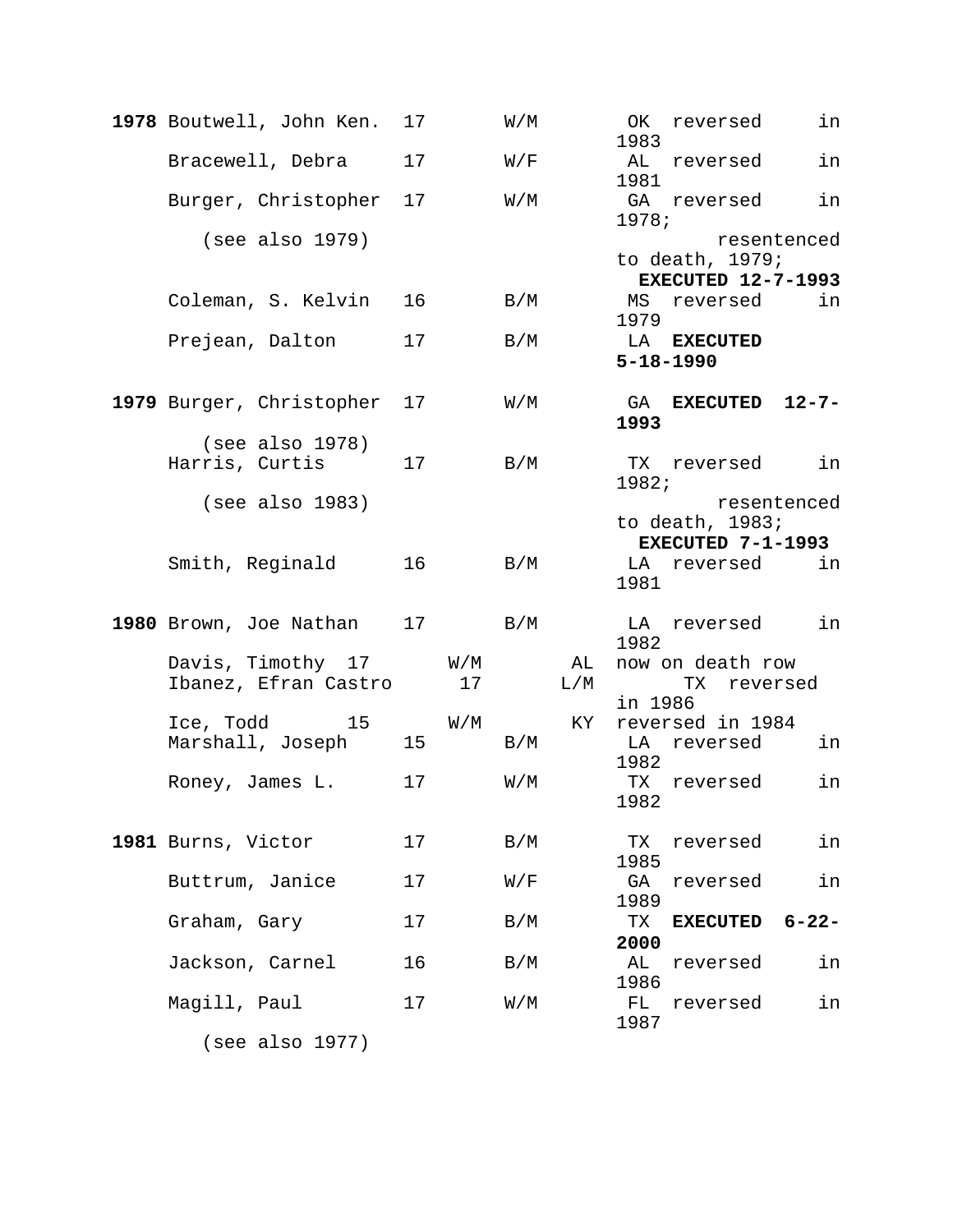| Morgan, James 16 W/M<br>(see also $1977$ ,  |    |            |                             |                         | FL reversed in 1984;<br>resentenced     |
|---------------------------------------------|----|------------|-----------------------------|-------------------------|-----------------------------------------|
| 1985, and 1990)                             |    |            |                             |                         | to death, 1985;                         |
|                                             |    |            |                             |                         | reversed in 1989;<br>resentenced to     |
|                                             |    |            |                             |                         | death, 1990;                            |
|                                             |    |            |                             |                         | reversed in 1994                        |
| Pinkerton, Jay Kelly                        |    | 17         |                             | $\texttt{W}/\texttt{M}$ | TX EXECUTED<br>$5 - 15 - 1986$          |
| Tokman, George 17 W/M                       |    |            |                             |                         | MS reversed in 1988                     |
| 1982 Barrow, Lee Roy                        | 17 |            | $\mathtt{W}/\mathtt{M}$     |                         | TX reversed<br>in<br>1985               |
| Cannon, Joseph John                         | 17 |            | $\mathtt{W}$ / $\mathtt{M}$ |                         | TX EXECUTED 4-22-<br>1998               |
| Cannaday, Attina                            | 16 |            | $\texttt{W}/\texttt{F}$     |                         | in<br>MS reversed<br>1984               |
| Carter, Robert Anth. 17                     |    |            |                             | B/M                     | TX EXECUTED                             |
|                                             |    |            |                             |                         | $5 - 18 - 1998$                         |
| Garrett, Johnny Fr. 17                      |    |            | $\mathtt{W}$ / $\mathtt{M}$ |                         | TX EXECUTED                             |
|                                             |    |            |                             |                         | $2 - 11 - 1992$                         |
| Johnson, Lawrence                           | 17 |            | B/M                         |                         | MD reversed<br>in<br>1983;              |
| (see also 1984)                             |    |            |                             |                         | resentenced                             |
|                                             |    |            |                             |                         | to death, $1984;$                       |
|                                             |    |            |                             |                         | reversed in 1988                        |
| Lashley, Frederick 17                       |    |            | B/M                         |                         | MO EXECUTED 7-28-<br>1993               |
| Legare, Andrew 17 W/M                       |    |            |                             | GA                      | reversed in 1983;                       |
| (see also 1977                              |    |            |                             |                         | resentenced                             |
| and 1984)                                   |    |            |                             |                         | to death, $1984;$                       |
|                                             |    |            |                             |                         | reversed in 1986                        |
| Moe, Randall                                | 17 |            | $\mathtt{W}/\mathtt{M}$     |                         | FL reversed<br>in<br>1983               |
| Peavy, Robert                               | 17 |            | B/M                         |                         | in<br>FL<br>reversed<br>1983            |
| Stanford, Kevin                             | 17 |            | B/M                         |                         | KY<br>reversed<br>in<br>2003 (clemency) |
| Stokes, Freddie                             | 17 |            | B/M                         |                         | in<br>ΝC<br>reversed<br>1982;           |
| (see also 1983)                             |    |            |                             |                         | resentenced                             |
|                                             |    |            |                             |                         | to death, 1983;                         |
|                                             |    |            |                             |                         | reversed in 1987                        |
| Thompson, Jay<br>17<br>Trimble, James<br>17 |    | W/M<br>W/M |                             | ΙN<br>MD                | reversed in 1986<br>reversed in 1990    |
|                                             |    |            |                             |                         |                                         |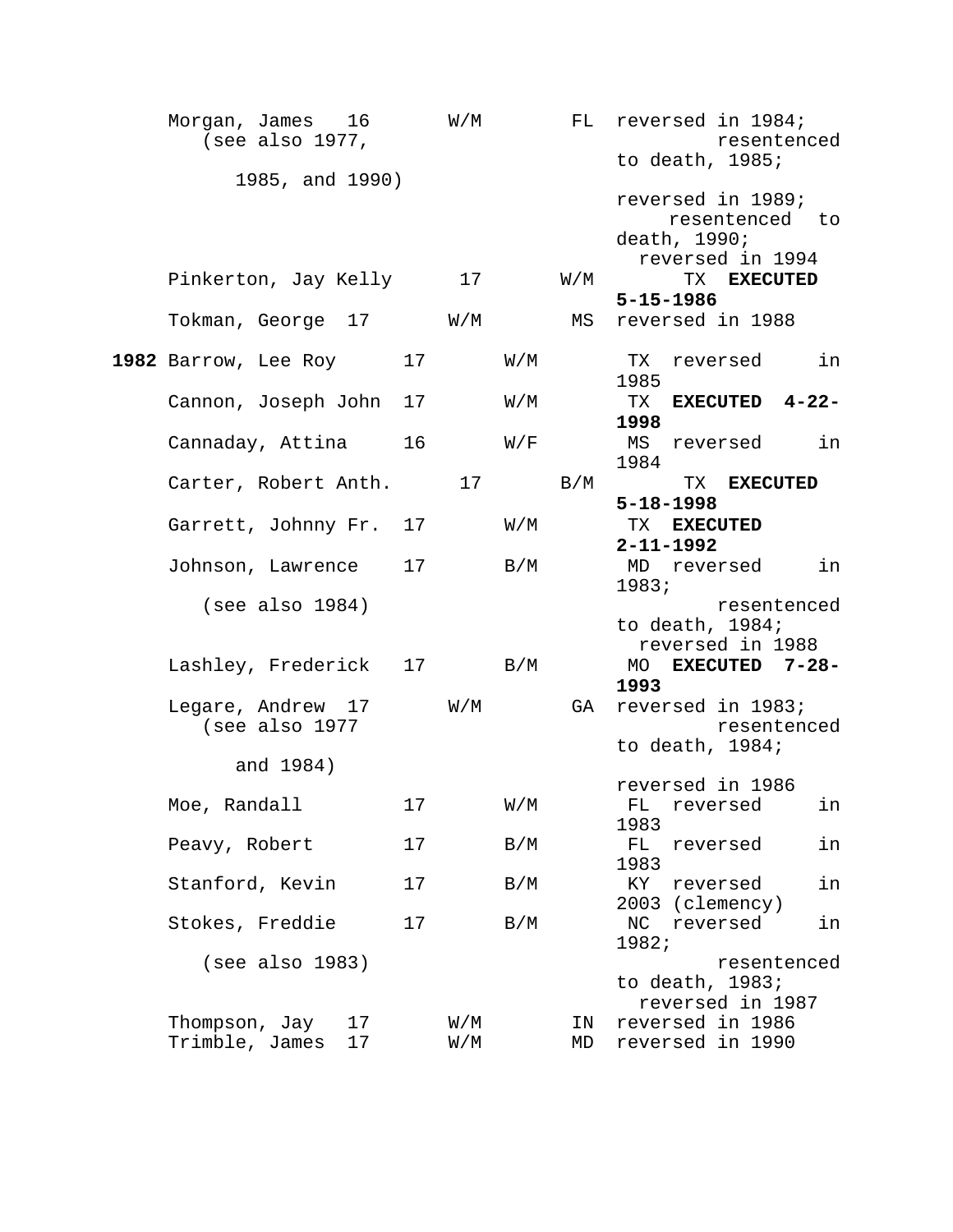| 1983 Bey, Marko                                                     | 17 |                         | B/M                     |     | in<br>NJ<br>reversed<br>1988                       |
|---------------------------------------------------------------------|----|-------------------------|-------------------------|-----|----------------------------------------------------|
| Harris, Curtis Paul                                                 | 17 |                         | B/M                     |     | TX<br>$7 - 1 -$<br><b>EXECUTED</b><br>1993         |
| (see also 1979)<br>Harvey, Frederick                                | 16 |                         | B/M                     |     | in<br>NV reversed<br>1984                          |
| Hughes, Kevin 16<br>Lynn, Frederick                                 | 16 | B/M                     | B/M                     | PA  | now on death row<br>AL reversed<br>in<br>1985;     |
| (see also 1986)                                                     |    |                         |                         |     | resentenced<br>to death, 1986;<br>reversed in 1992 |
| Mhoon, James 16<br>Neelley, Judith                                  | 17 | $\rm\,B/M$              | W/F                     | MS  | reversed in 1985<br>AL commuted<br>in<br>1999      |
| Stokes, Freddie                                                     | 17 |                         | B/M                     |     | in<br>NC reversed<br>1987                          |
| (see also 1982)                                                     |    |                         |                         |     |                                                    |
| 1984 Aulisio, Joseph                                                | 15 |                         | $\texttt{W}/\texttt{M}$ |     | in<br>PA<br>reversed<br>1987                       |
| Brown, Leon                                                         | 15 |                         | B/M                     |     | in<br>NC<br>reversed<br>1988                       |
| Johnson, Lawrence                                                   | 17 |                         | B/M                     |     | MD<br>reversed<br>in<br>1988                       |
| (see also 1982)<br>Legare, Andrew 17<br>(see also 1977<br>and 1982) |    | $\mathtt{W}/\mathtt{M}$ |                         | GA  | reversed in 1986                                   |
| Patton, Keith                                                       | 17 |                         | B/M                     |     | IN<br>in<br>reversed<br>1987                       |
| Thompson, Wayne                                                     | 15 |                         | $\mathtt{W}/\mathtt{M}$ |     | in<br>OK<br>reversed<br>1988                       |
| 1985 Cantu, Ruben                                                   | 17 |                         | L/M                     |     | $8 - 24 -$<br>TX<br><b>EXECUTED</b><br>1993        |
| Livingston, Jesse J.                                                |    | 17                      |                         | B/M | FL<br>reversed<br>in 1988                          |
| Morgan, James<br>16<br>(see also 1977,                              |    | W/M                     |                         | FL  | reversed in 1989;<br>resentenced                   |
| 1981, and 1990)                                                     |    |                         |                         |     | to death, 1990;                                    |
| Ward, Ronald                                                        | 15 |                         | B/M                     |     | reversed in 1994<br>AR<br>in<br>reversed<br>1987   |
| Williams, Raymond                                                   | 17 |                         | B/M                     |     | in<br>PA<br>reversed<br>1987                       |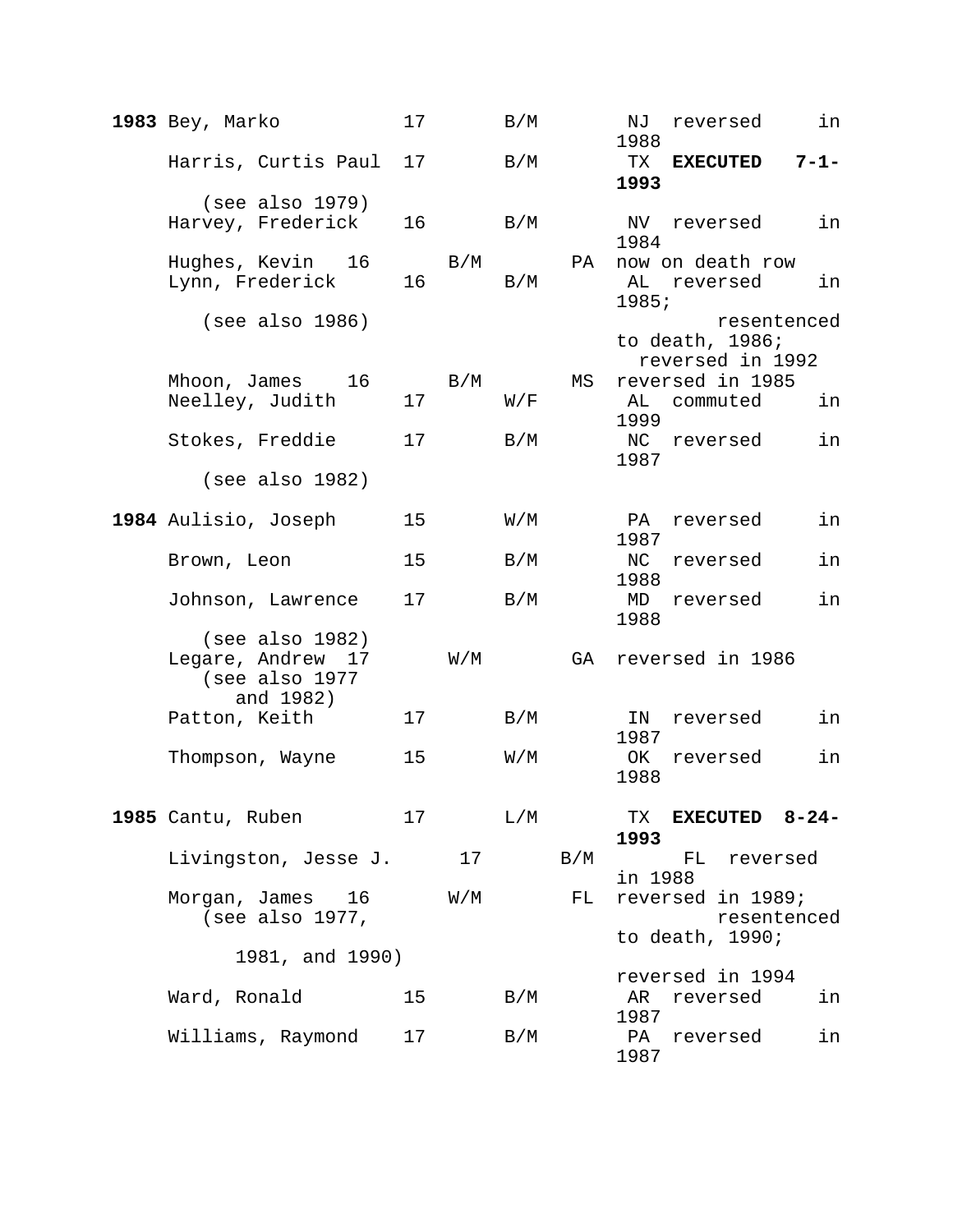| Wills, Robert James 17 B/M                            |    |                         |                               |                            | TX reversed<br>in<br>1998                                              |
|-------------------------------------------------------|----|-------------------------|-------------------------------|----------------------------|------------------------------------------------------------------------|
| 1986 Comeaux, Adam $17$ B/M                           |    |                         |                               | LA                         | reversed in 1987                                                       |
| death, 1993;                                          |    |                         |                               |                            | resentenced to                                                         |
|                                                       |    |                         |                               |                            | reversed in 2003                                                       |
| Cooper, Paula R.                                      | 15 |                         | $\rm\,B/F$                    |                            | IN<br>reversed<br>in in<br>1989                                        |
| LeCroy, Cleo                                          | 17 |                         | $\mathtt{W}/\mathtt{M}$       |                            | now on death<br>FL<br>row                                              |
| Lynn, Frederick                                       | 16 |                         | B/M                           |                            | AL reversed<br>in<br>1992                                              |
| (see also 1983)<br>Matson, John, Jr.                  |    | 17                      | $\rm\,B/M$                    |                            | TX reversed in<br>1991                                                 |
| Mitchell, Gerald Lee                                  |    |                         |                               | $17$ B/M                   | TX <b>EXECUTED</b>                                                     |
|                                                       |    |                         |                               |                            | $10 - 22 - 2001$                                                       |
| Sellers, Sean                                         |    | 16                      | $\texttt{W} \,/\, \texttt{M}$ |                            | OK EXECUTED 2-14-<br>1999                                              |
| Wilkins, Heath 16 W/M<br>Williams, Alexander 17       |    |                         | $\rm\,B/M$                    | MO                         | reversed in 1996<br>in<br>GA commuted<br>2002                          |
| 1987 Dugar, Troy                                      | 15 |                         | B/M                           |                            | in<br>LA reversed<br>1993                                              |
| Lamb, Wilburn Aaron 17                                |    |                         | $\mathtt{W}$ / $\mathtt{M}$   |                            | FL reversed<br>in<br>1988                                              |
| <b>1988</b> Adams, Thomas $17$ W/M<br>(see also 1995) |    |                         |                               | NC                         | reversed in 1994<br>resentenced<br>to death, 1995;<br>now on death row |
| Hain, Scott Allan                                     | 17 |                         | $\texttt{W}/\texttt{M}$       |                            | OK reversed<br>in<br>1993                                              |
| (see also 1994)                                       |    |                         |                               |                            | resentenced<br>to death, 1994;<br>EXECUTED $4-3-2003$                  |
| Hegwood, Bernell                                      | 17 |                         | B/M                           |                            | FL<br>reversed<br>in<br>1991                                           |
| Jimenez, Jesus<br>17<br>Lee, Percy                    | 17 | $\mathbb{L}/\mathbb{M}$ | B/M                           | $\mathop{\rm AZ}\nolimits$ | reversed in 1990<br>PA<br>death<br>now<br>on<br>row                    |
| 1989 Joyner, Richard                                  | 17 |                         | $\texttt{W}/\texttt{M}$       |                            | in<br>NC<br>reversed<br>1991                                           |
| 1990 Blount, John                                     | 17 |                         | B/M                           |                            | PA<br>reversed<br>in<br>1994                                           |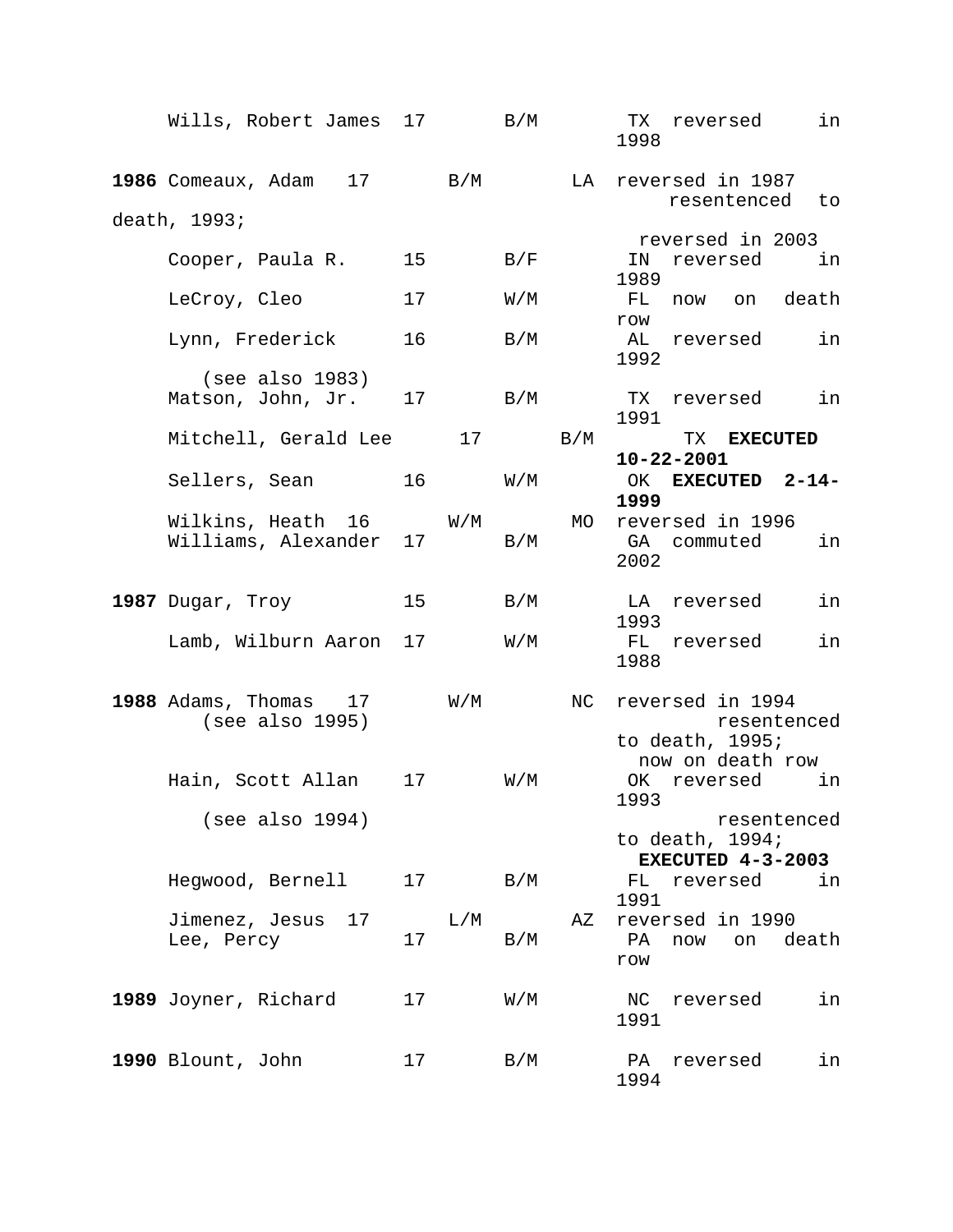| Ellis, Ralph                         | 17              |                                                       | W/M                         |                             | FL<br>1993    |                 |                                        | reversed in                                                                                                                                                                                                                       |
|--------------------------------------|-----------------|-------------------------------------------------------|-----------------------------|-----------------------------|---------------|-----------------|----------------------------------------|-----------------------------------------------------------------------------------------------------------------------------------------------------------------------------------------------------------------------------------|
| Flowers, Clayton Joel 15 W/M         |                 |                                                       |                             |                             | in 1991       |                 |                                        | AL reversed                                                                                                                                                                                                                       |
| Furman, Michael M. 17                |                 |                                                       | $\mathtt{W}$ / $\mathtt{M}$ |                             | 1993          |                 |                                        | WA reversed in                                                                                                                                                                                                                    |
| (see also 1977,<br>1981, and 1985)   |                 |                                                       |                             |                             |               |                 |                                        |                                                                                                                                                                                                                                   |
| Gibson, Exzavious 17                 |                 |                                                       | $\rm\,B/M$                  |                             | GA<br>row     |                 | now on                                 | death                                                                                                                                                                                                                             |
| Hart, Gary Davis, II                 |                 |                                                       | 16                          | $\rm\,B/M$                  |               | AL<br>death row | now                                    | on                                                                                                                                                                                                                                |
| Morgan, James 16<br>Neal, John       | 16              | $W/M$ FL                                              | $\mathtt{W}$ / $\mathtt{M}$ |                             | 1992;         |                 | reversed in 1994                       | AL reversed in                                                                                                                                                                                                                    |
| (see also 1994)                      |                 | to death, $1994;$                                     |                             |                             |               |                 |                                        | resentenced                                                                                                                                                                                                                       |
|                                      |                 |                                                       |                             |                             |               |                 |                                        | now on death row                                                                                                                                                                                                                  |
| Slayton, Nathan                      | 17              |                                                       | $\mathtt{W}$ / $\mathtt{M}$ |                             | AL<br>row     |                 | now on                                 | death                                                                                                                                                                                                                             |
| 1991 Allen, Jerome                   | 15 <sub>2</sub> |                                                       | B/M                         |                             | FL<br>1994    |                 |                                        | reversed in                                                                                                                                                                                                                       |
| Barraza, Mauro 17                    |                 | $\mathop{\rm L}\nolimits$ / $\mathop{\rm M}\nolimits$ |                             | TX                          |               |                 | now on death row                       |                                                                                                                                                                                                                                   |
| Bonifay, James 17<br>(see also 1994) |                 | $\mathtt{W}/\mathtt{M}$                               |                             | FL                          |               |                 | reversed in 1993;<br>to death, $1994;$ | resentenced                                                                                                                                                                                                                       |
|                                      |                 |                                                       |                             |                             |               |                 |                                        | now on death row                                                                                                                                                                                                                  |
| Foster, Ronald Chris                 |                 |                                                       | 17                          | B/M                         |               | MS<br>death row | now                                    | on on the contract of the contract of the contract of the contract of the contract of the contract of the contr<br>Separate of the contract of the contract of the contract of the contract of the contract of the contract of th |
| Thomas, Doug. Chris 17               |                 |                                                       | $\texttt{W}/\texttt{M}$     |                             | 2000          |                 |                                        | VA EXECUTED 1-10-                                                                                                                                                                                                                 |
| 1992 Farina, Jeffrey Allen           |                 | 16                                                    |                             | $\mathtt{W}$ / $\mathtt{M}$ | in 1996;      |                 | FL reversed                            |                                                                                                                                                                                                                                   |
| (see also 1998)<br>to death, 1998;   |                 |                                                       |                             |                             |               |                 |                                        | resentenced                                                                                                                                                                                                                       |
| Knotts, William T.                   | 17              |                                                       | $\texttt{W}/\texttt{M}$     |                             | AL            | now             | reversed in 2000<br>on                 | death                                                                                                                                                                                                                             |
|                                      |                 |                                                       |                             |                             | row           |                 |                                        |                                                                                                                                                                                                                                   |
| Martinez, Miguel                     | 17              |                                                       | L/M                         |                             | TX<br>2000    |                 | reversed                               | in                                                                                                                                                                                                                                |
| McGinnis, Glenn C.                   | 17              |                                                       | B/M                         |                             | TX<br>2000    |                 | <b>EXECUTED</b>                        | $1 - 25 -$                                                                                                                                                                                                                        |
| Rey, Johnny                          | 17              |                                                       | B/M                         |                             | TX<br>1999    |                 | reversed                               | in                                                                                                                                                                                                                                |
| Wright, Dwayne A.                    | 17              |                                                       | B/M                         |                             | VA<br>14-1998 | <b>EXECUTED</b> |                                        | $10 -$                                                                                                                                                                                                                            |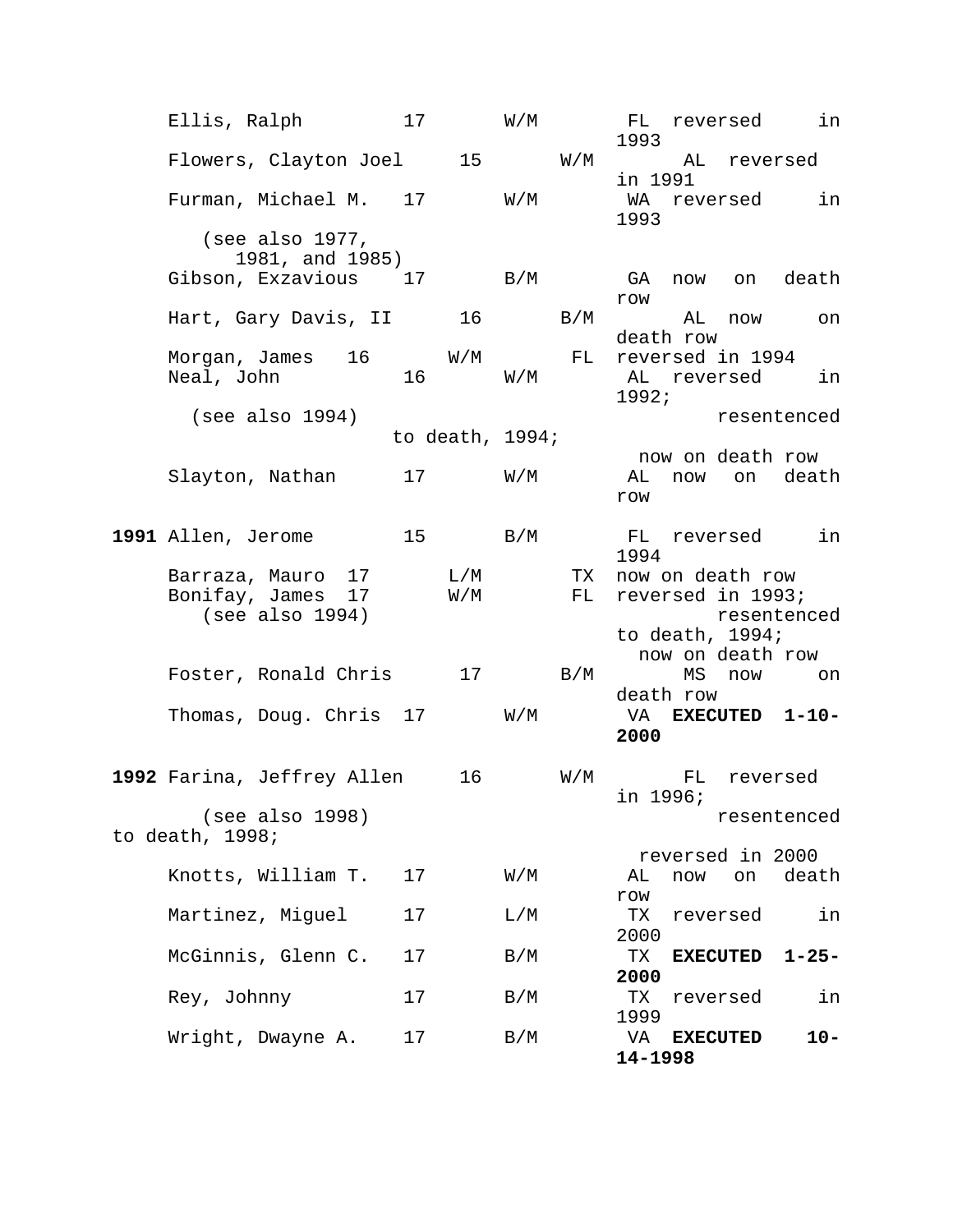| 1993 Alvarado, Steven                     | 17 |                             | L/M |                             | ТX<br>row         | now             | on               | death      |
|-------------------------------------------|----|-----------------------------|-----|-----------------------------|-------------------|-----------------|------------------|------------|
| Blue, David                               | 17 |                             | B/M |                             | MS<br>2003        |                 | reversed         | in         |
| Comeaux, Adam<br>17<br>(see also 1986)    |    | B/M                         |     | LA                          |                   |                 | reversed in 2003 |            |
| Holly, William 17                         |    | $\mathtt{W}$ / $\mathtt{M}$ |     | ΜS                          |                   |                 | now on death row |            |
| Hudgins, Joseph                           | 17 |                             | W/M |                             | SC<br>1999        | reversed        |                  | in         |
| Miles, Laquan                             | 17 |                             | B/M |                             | TX<br>1996        |                 | reversed         | in         |
| Richardson, Antonio                       | 16 |                             | B/M |                             | <b>MO</b><br>2003 |                 | reversed         | in         |
| 1994 Bonifay, James 17<br>(see also 1991) |    | $\mathtt{W}$ / $\mathtt{M}$ |     | FL                          |                   |                 | now on death row |            |
| Burgess, Roy, Jr                          | 16 |                             | B/M |                             | AL<br>2000        | reversed        |                  | in         |
| Conyers, Robert L.                        | 16 |                             | B/M |                             | SC<br>1999        |                 | reversed         | in         |
| Curtis, Memwaldy                          | 17 |                             | B/M |                             | FL<br>1996        |                 | reversed         | in         |
| Domingues, Michael                        | 16 |                             | L/M |                             | NV<br>row         | now             | on               | death      |
| Hain, Scott Allen                         | 17 |                             | W/M |                             | OK<br>2003        |                 | <b>EXECUTED</b>  | $4 - 3 -$  |
| (see also 1988)                           |    |                             |     |                             |                   |                 |                  |            |
| Jackson, Levi Jaimes                      |    | 16                          |     | $\mathtt{W}$ / $\mathtt{M}$ |                   | ΑZ<br>death row | now              | on         |
| Jones, T.J.                               | 17 |                             | B/M |                             | TX<br>2002        |                 | <b>EXECUTED</b>  | $8 - 8 -$  |
| Laird, Kenneth 17                         |    | W/M                         |     | $\mathbf{A} \mathbf{Z}$     |                   |                 | now on death row |            |
| Monterrubia, Jose                         | 17 |                             | L/M |                             | ТX<br>row         | now             | on               | death      |
| Neal, John                                | 16 |                             | W/M |                             | AL<br>row         | now             | on               | death      |
| (see also 1990)                           |    |                             |     |                             |                   |                 |                  |            |
| Perez, Efrain                             | 17 |                             | L/M |                             | TХ<br>row         | now             | on               | death      |
| Roach, Steve E.                           | 17 |                             | W/M |                             | VA<br>2000        |                 | <b>EXECUTED</b>  | $1 - 19 -$ |
| Simmons, Chris.                           | 17 |                             | W/M |                             | МO<br>2003        |                 | reversed         | in         |
| Soriano, Oswaldo                          | 17 |                             | L/M |                             | TХ<br>row         | now             | on               | death      |
| Soto- Fong, Martin                        | 17 |                             | L/M |                             | ΑZ<br>row         | now             | on               | death      |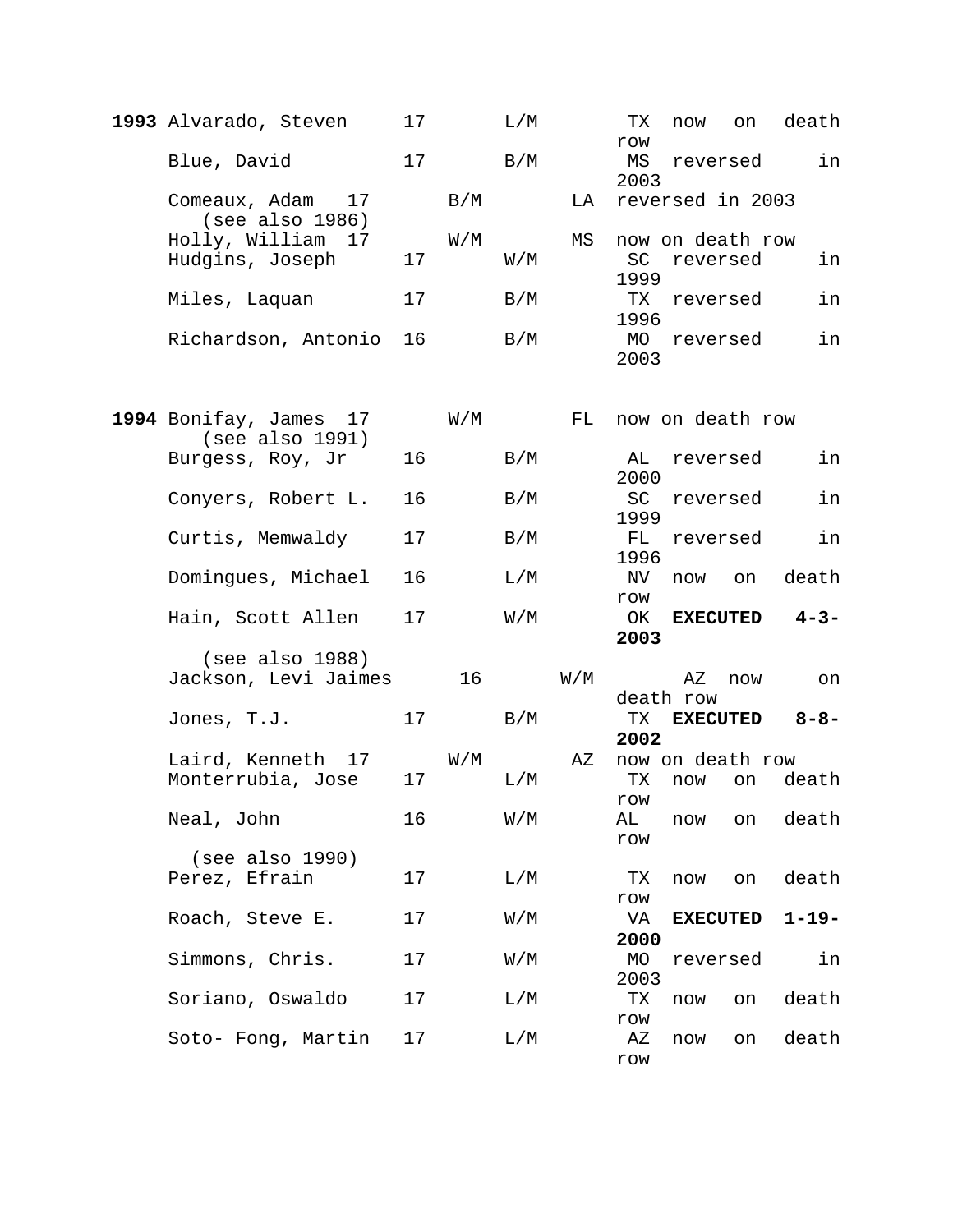|     | Villareal, Raul                             | 17 |                                | L/M     |          | ТX                | now                                  | on | death        |
|-----|---------------------------------------------|----|--------------------------------|---------|----------|-------------------|--------------------------------------|----|--------------|
|     | Womble, Curtis Ray                          | 17 |                                | B/M     |          | row<br>NC<br>1998 | reversed                             |    | in           |
|     | 1995 Adams, Thomas 17<br>(see also 1988)    |    | W/M                            |         | NC       |                   | now on death row                     |    |              |
|     | Barnes, Michael S.                          | 17 |                                | W/M     |          | AL<br>1998        | reversed                             |    | in           |
|     | Beazley, Napoleon                           | 17 |                                | B/M     |          | TX<br>2002        | <b>EXECUTED</b>                      |    | $5 - 28 -$   |
|     | Bernal, Johnnie                             | 17 |                                | L/M     |          | ТX<br>row         | now                                  | on | death        |
|     | Craig, Dale Dwayne                          | 17 |                                | W/M     |          | LA<br>row         | now                                  | on | death        |
|     | Dickens, Justin                             | 17 |                                | W/M     |          | TX<br>row         | now                                  | on | death        |
|     | Dixon, Anthony                              | 17 |                                | B/M     |          | TX<br>row         | now                                  | on | death        |
|     | Hughes, Herman, Jr.                         | 16 |                                | B/M     |          | SC<br>row         | now                                  | on | death        |
|     | Jenkins, Larry                              | 17 |                                | B/M     |          | GA<br>row         | now                                  | on | death        |
|     | Mooney, Jerry D.                            | 16 |                                | W/M     |          | OK<br>1999        | reversed                             |    | in           |
|     | Ortiz, Oscar, III                           | 17 |                                | L/M     |          | TX<br>1997        | reversed                             |    | in           |
|     | Patterson, Toronto                          | 17 |                                | B/M     |          | TX<br>2002        | <b>EXECUTED</b>                      |    | 8-28-        |
| row | Williams, Nanon                             | 17 |                                | B/M     |          | TX                | now                                  | on | death        |
|     | 1996 Capetillo, Edward                      | 17 |                                | L/M     |          | ТX                | now                                  | on | death        |
|     | Cousin, Shareef                             | 16 |                                | B/M     |          | row<br>LA<br>1998 | reversed                             |    | in           |
|     | Dewberry, John C.                           | 17 |                                | W/M     |          | ТX<br>$r$ ow      | now                                  | on | death        |
|     | Hyde, James M.<br>17<br>Duncan, Trace<br>17 |    | W/M<br>$\mathtt{W}/\mathtt{M}$ |         | AL<br>AL |                   | now on death row<br>now on death row |    |              |
|     | Jones, Anzel Keon                           | 17 |                                | B/M     |          | ТX<br>row         | now                                  | on | death        |
|     | Loggins, Kenneth                            | 17 |                                | W/M     |          | AL                | now                                  | on | death<br>row |
|     | McGilberry, Stephen                         | 16 |                                | AmInd/M |          | ΜS<br>row         | now                                  | on | death        |
|     | Powers, Ted Ben.                            | 16 |                                | W/M     |          | SC<br>row         | now                                  | on | death        |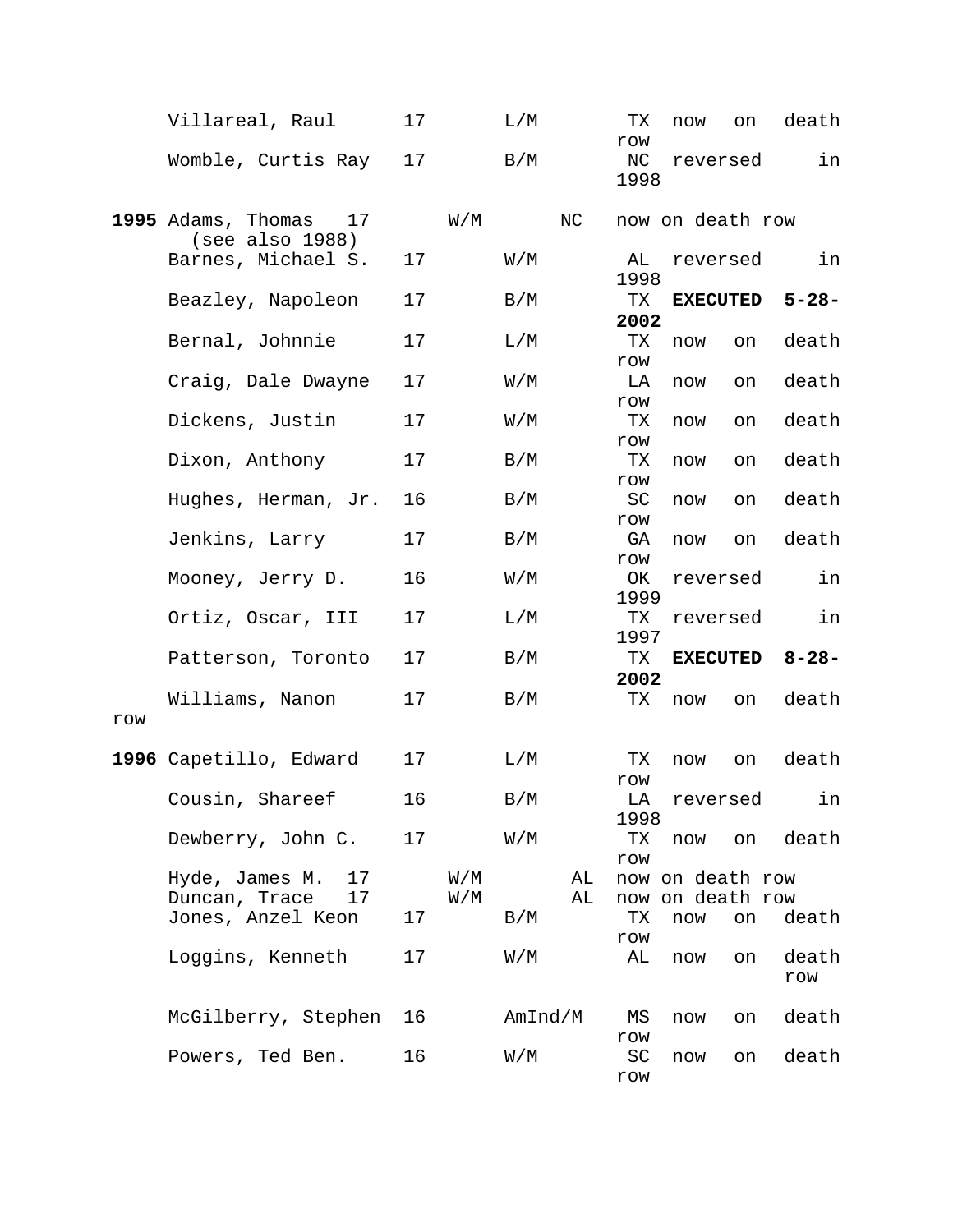|         | Ramirez, Nathan                       | 17 |     | L/M                     |                         | FL reversed<br>in<br>1999;       |
|---------|---------------------------------------|----|-----|-------------------------|-------------------------|----------------------------------|
|         | (see also 2003)<br>to death, $2003$ ; |    |     |                         |                         | resentenced                      |
|         |                                       |    |     |                         |                         | now on death row                 |
|         | Sanford, Damond                       | 16 |     | B/M                     |                         | AR<br>reversed<br>in<br>2000     |
|         | Urbin, Ryan                           | 17 |     | W/M                     |                         | FL<br>in<br>reversed             |
|         |                                       |    |     |                         |                         | 1998                             |
|         | 1997 Arthur, Mark                     | 17 |     | B/M                     |                         | death<br>TX<br>now<br>on         |
|         |                                       |    |     |                         |                         | row                              |
|         | Brennan, Keith M.                     | 16 |     | W/M                     |                         | FL<br>in<br>reversed             |
|         | Cobb, Raymond L.                      | 17 |     | W/M                     |                         | 1999<br>TX<br>in<br>reversed     |
|         |                                       |    |     |                         |                         | 2000i                            |
|         | (see also 2001)<br>to death, 2001     |    |     |                         |                         | resentenced                      |
|         |                                       |    |     |                         |                         | now on death row                 |
|         | Howard, Cedric D.                     | 16 |     | B/M                     |                         | death<br>on<br>LA<br>now         |
|         | Jackson, Chauncey                     | 16 |     | B/M                     |                         | row<br>in<br>VA<br>reversed      |
|         |                                       |    |     |                         |                         | 2000                             |
|         | Johnson, Eddie 17                     |    | B/M |                         | TX                      | now on death row                 |
|         | Pressley, Marcus D.                   | 16 |     | B/M                     |                         | death<br>AL<br>on<br>now         |
|         |                                       |    |     |                         |                         | row                              |
|         | Snipes, David Paul                    | 17 |     | W/M                     |                         | in<br>FL<br>reversed<br>1999     |
|         |                                       |    |     |                         |                         |                                  |
|         | 1998 Adams, Renaldo<br>17             |    | B/M |                         | AL                      | now on death row                 |
|         | Arroyo, Randy<br>17                   |    | L/M |                         | TX                      | now on death row                 |
|         | Carroll, Taurus                       | 17 |     | B/M                     |                         | AL<br>reversed<br>in             |
|         | Dycus, Kelvin                         | 17 |     | $\texttt{W}/\texttt{M}$ |                         | 2002<br>death<br>ΜS<br>now<br>on |
|         | row                                   |    |     |                         |                         |                                  |
| in 2000 | Farina, Jeffrey Allen                 |    | 16  |                         | W/M                     | FL<br>reversed                   |
|         | (see also 1992)                       |    |     |                         |                         |                                  |
|         | Ferrell, Roderick J.                  |    | 16  |                         | $\texttt{W}/\texttt{M}$ | FL<br>reversed                   |
|         |                                       |    |     |                         |                         | in 2000                          |
|         | Golphin, Kevin 17<br>Jacobs, Lawrence | 16 | B/M |                         | ΝC                      | now on death row                 |
|         |                                       |    |     | B/M                     |                         | LA<br>reversed<br>in<br>2001     |
|         | Johnson, Shermaine                    | 16 |     | B/M                     |                         | in<br>VA<br>reversed             |
|         |                                       |    |     |                         |                         | 2001;                            |
|         |                                       |    |     |                         |                         | resentenced<br>to                |
|         | death, 2002                           |    |     |                         |                         | now on death row                 |
|         | Kelly, William<br>17                  |    | W/M |                         | SC                      | reversed in 2002                 |
|         |                                       |    |     |                         |                         |                                  |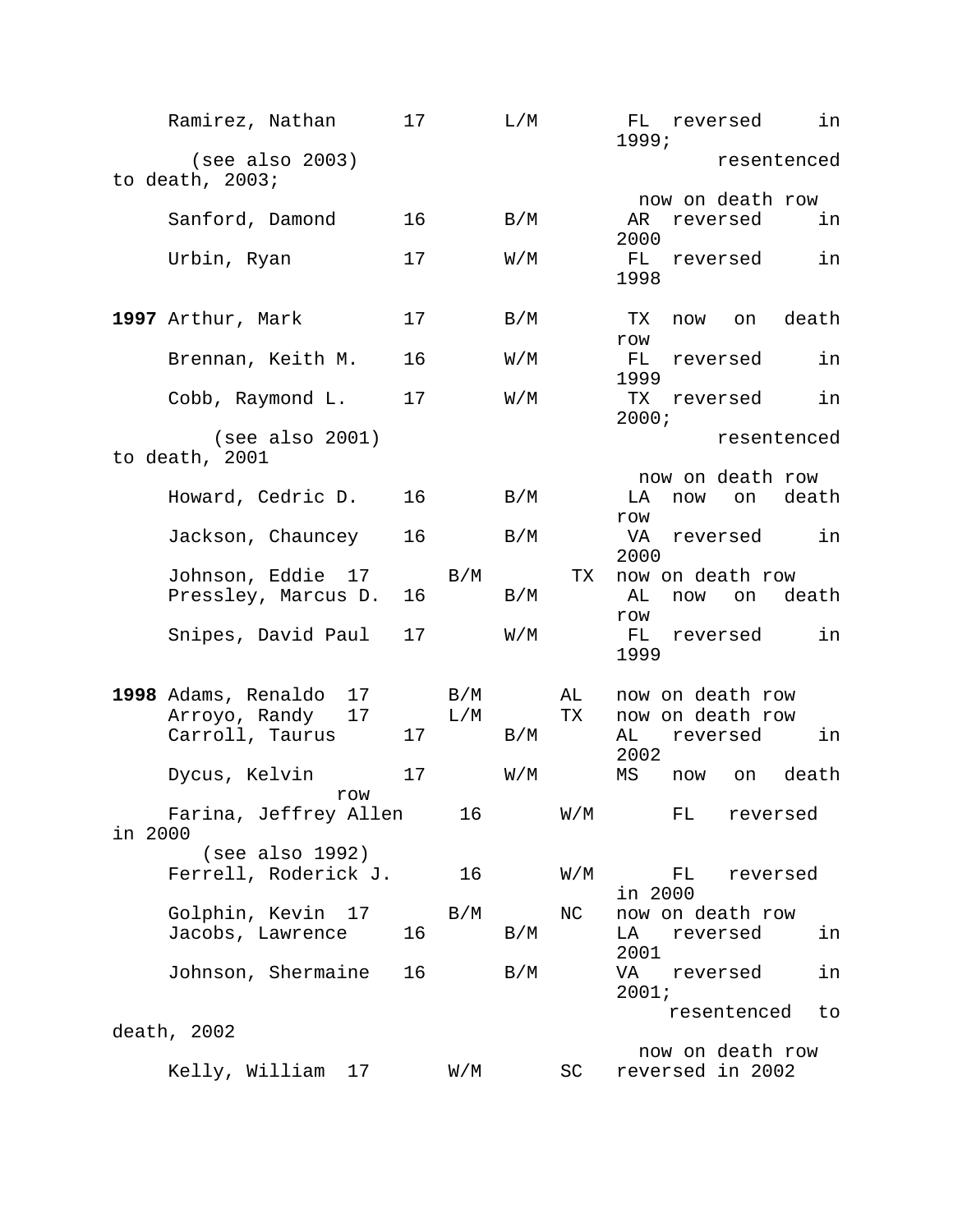|             | Wimberly, Shaber 17                          |                 |                             | B/M                                                   |     | 1999;                | AL reversed                  |          | in in            |
|-------------|----------------------------------------------|-----------------|-----------------------------|-------------------------------------------------------|-----|----------------------|------------------------------|----------|------------------|
|             | (see also 2001)                              |                 |                             |                                                       |     |                      | to death, $2001$ ;           |          | resentenced      |
|             |                                              |                 |                             |                                                       |     |                      |                              |          | now on death row |
| 1999        | Bridgewater, Roy 17                          |                 |                             |                                                       | B/M |                      | LA<br>death row              | now      | on               |
|             | Duke, Mark A. 16 W/M                         |                 |                             |                                                       | AL  |                      | now on death row             |          |                  |
|             | Eskridge, Roderick                           | 17              |                             | B/M                                                   |     | MS                   | now                          | on       | death            |
|             | Guillen, Derrick                             | 17              |                             | B/M                                                   |     | row<br>TX            | now                          |          | on death         |
| ${\tt row}$ |                                              |                 |                             |                                                       |     |                      |                              |          |                  |
| 2002        | Harvey, Derrick                              | 16              |                             | B/M                                                   |     | PA                   |                              | reversed | in               |
|             | Horn, Patrick                                | 17              |                             | B/M                                                   |     | TX<br>row            | now                          | on       | death            |
|             | Little, Leo Gordon                           | 17              |                             | $\mathtt{W}/\mathtt{M}$                               |     | TX                   | now                          | on       | death            |
| row<br>row  | Lopez, Michael A.                            | 17              |                             | L/M                                                   |     | TX                   | now                          | on       | death            |
|             | Matthews, Ryan 17<br>Osborne, Larry C.       | 17              | B/M                         | $\mathtt{W}$ / $\mathtt{M}$                           | LA  | KY<br>2001           | reversed in 2004             | reversed | in               |
|             | Solomon, Chris 17 B/M<br>Williams, Bruce Lee | 17              |                             | B/M                                                   | TX  | TX                   | now on death row<br>now      | on       | death            |
|             | Wilson, Geno Capo.                           | 17              |                             | B/M                                                   |     | row<br>TX<br>row     | now                          |          | on death         |
|             | Wynn, Gregory 16                             |                 | B/M                         |                                                       | AL  |                      | now on death row             |          |                  |
|             | 2000 Bell, Ronald Lee, Jr. 17 B/M            |                 |                             |                                                       |     | in 2002              | FL                           |          | reversed         |
|             | Davolt, James Ed.                            | 16              |                             | $\texttt{W}/\texttt{M}$                               |     | AZ<br>2004           | reversed                     |          | in               |
|             | Reeves, Whitney                              | 17              |                             | W/M                                                   |     | ТX<br>row            | now                          | on       | death            |
|             | Servin, Robert P.                            | 16              |                             | $\mathop{\rm L}\nolimits$ / $\mathop{\rm M}\nolimits$ |     | $\rm NV$<br>2001     |                              | reversed | in               |
|             | Tirado, Francisco                            | 17              |                             | L/M                                                   |     | ΝC<br>$\texttt{row}$ |                              |          | now on death     |
|             | Tran, Son 17<br>Williams, Corey              | 16              | As/M                        | B/M                                                   | TX  | LA<br>2004           | now on death row<br>reversed |          | in               |
|             | 2001 Chapman, Lamorris                       | 17 <sub>2</sub> |                             | $\rm\,B/M$                                            |     | NC<br>row            | now                          |          | on death         |
|             | Cobb, Raymond 17<br>(see also 1997)          |                 | $\mathtt{W}$ / $\mathtt{M}$ |                                                       | TX  |                      | now on death row             |          |                  |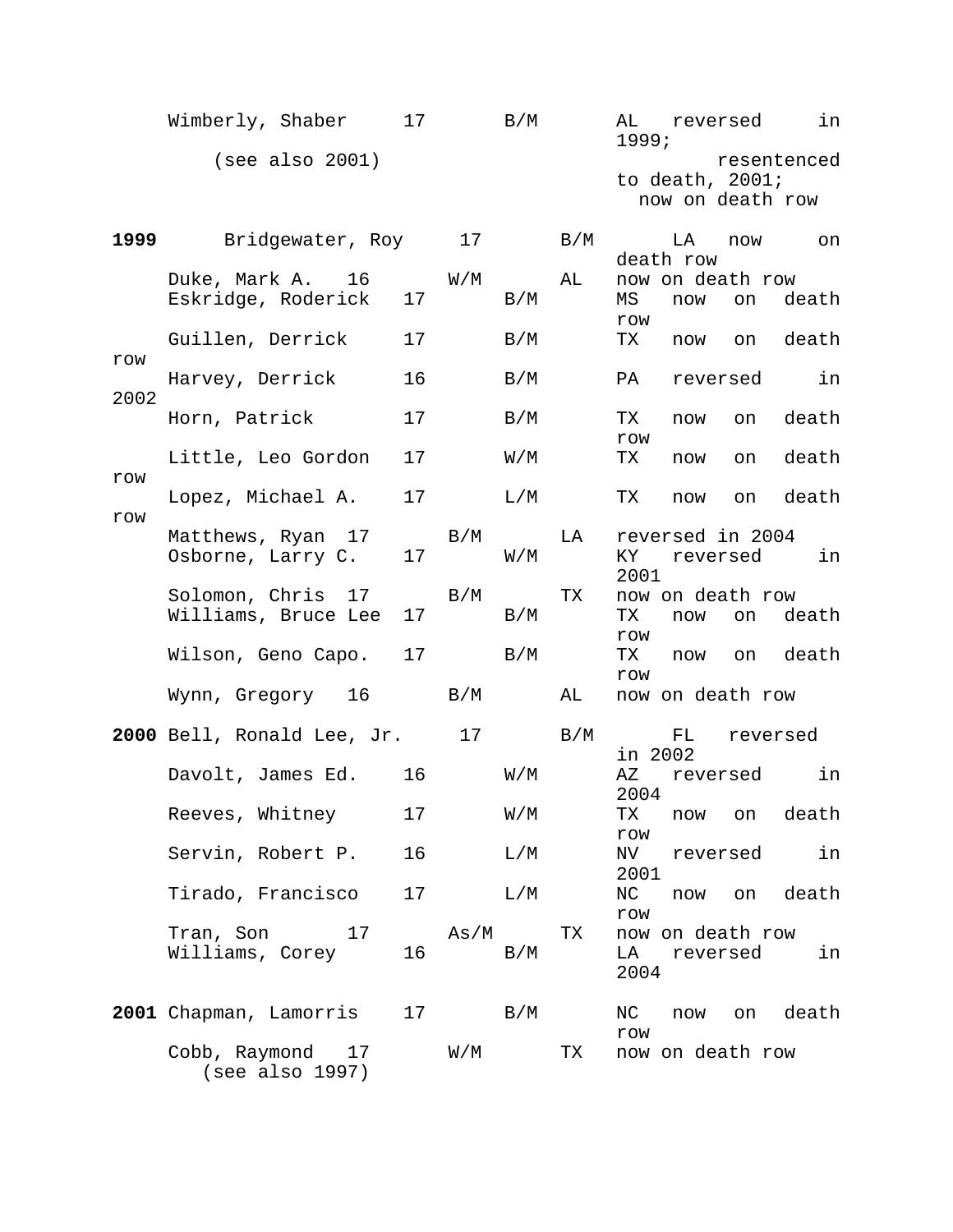|         | Huerstel, Christopher             |    | 17  |     | W/M |                   | ΑZ               |          | reversed            |
|---------|-----------------------------------|----|-----|-----|-----|-------------------|------------------|----------|---------------------|
|         | Springsteen, Robert               | 17 |     | W/M |     | TX.<br>row        | in 2003<br>now   | on       | death               |
|         | St. Clair, Rossiny                | 17 |     | B/M |     | FL.<br>2002       |                  | reversed | in                  |
|         | Walters, Travis                   | 17 |     | B/M |     | NC<br>row         | now              | on       | death               |
|         | Wimberly, Shaber                  | 17 |     | B/M |     | AL<br>row         | now              | on       | death               |
|         | (see also 1998)                   |    |     |     |     |                   |                  |          |                     |
|         | 2002 Bonds, James                 | 16 |     | B/M |     | AL<br>${\tt row}$ | now              | on       | death               |
|         | Johnson, Shermaine                | 16 |     | B/M |     | VA<br>row         | now              | on       | death               |
|         | (see also 1998)<br>Salinas, Jorge | 17 |     | L/M |     | TX<br>row         | now              | on       | death               |
|         | 17<br>Wilson, Aaron               |    | B/M |     | LA  |                   | now on death row |          |                     |
|         | 2003 Aguilar, Tonatihu            | 16 |     | L/M |     | ΑZ<br>row         | now              | on       | death               |
|         | Ramirez, Nathan                   | 17 |     | L/M |     | FL<br>row         | now              | on       | death               |
|         | (see also 1996)                   |    |     |     |     |                   |                  |          |                     |
| $2004*$ | Morgan, Eric                      |    | 17  |     | W/M |                   | SC               | now      | on<br>deat<br>h row |

\* as of April 30, 2004

### **APPENDIX B: CASE SUMMARIES FOR JUVENILE OFFENDERS UNDER DEATH SENTENCES AS OF APRIL 30, 2004**

#### **ALABAMA**

(last juvenile execution on 11-24-1961) (14 juvenile offenders now on death row)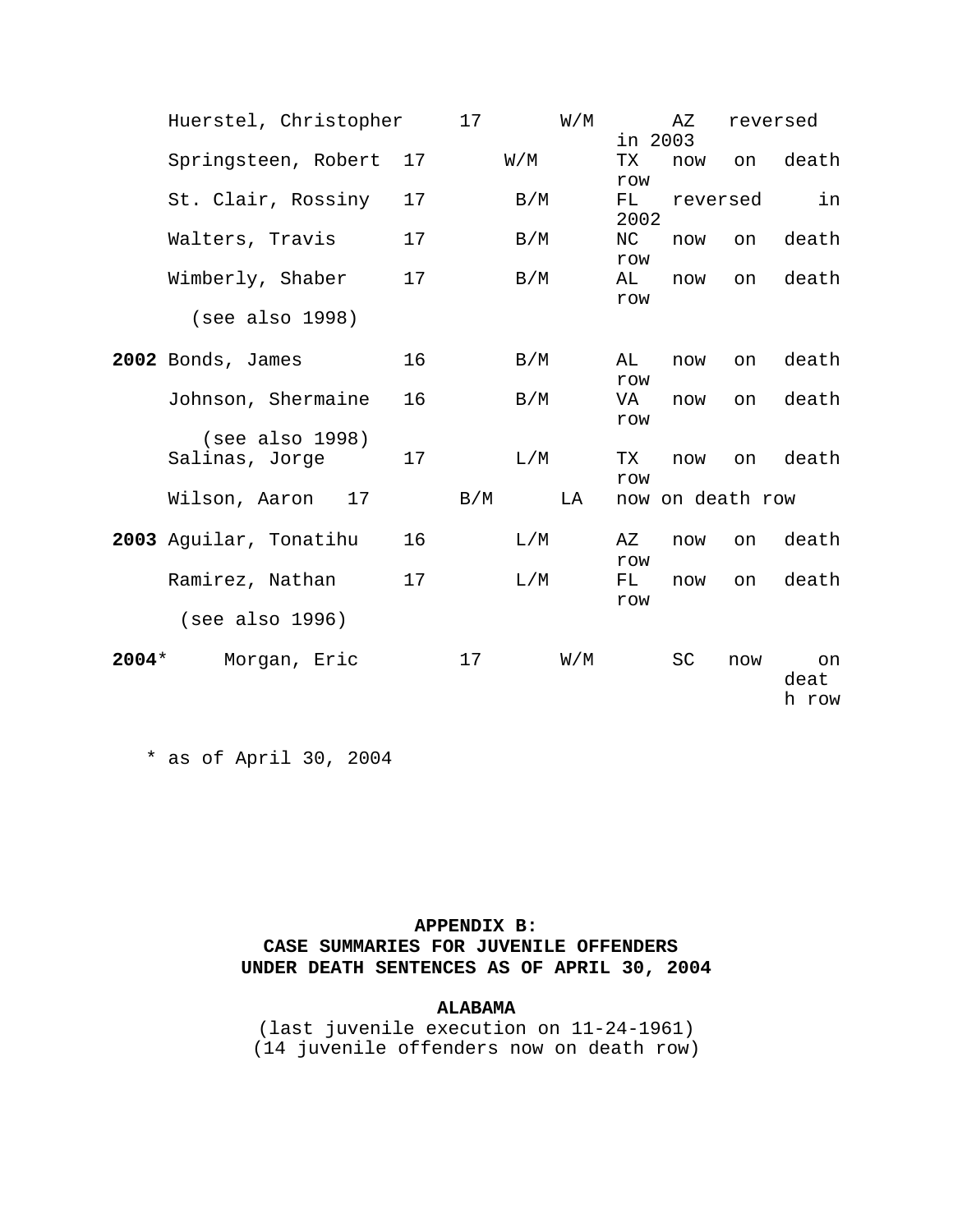Adams, Renaldo Chante: Black male; age 17 at crime and now age 23 (DOB: 7-1-1980); rape, robbery, burglary and murder of white female adult in Montgomery on 8-20-1997; sentenced on 12-11-1998.

Bonds, James Willis: Black male; age 16 at crime and now age 20 (DOB: 7-24-1983); robbery and murder of white male age 59 in Houston County on 9-?-1999; sentenced on 11-11-2002.

Davis, Timothy Charles: White male; age 17 at crime and now age 43 (DOB: 3-18-1961); robbery of store and rape and murder of white female age 60 in Coosa County on 7-20-1978; sentenced on 7-28-1980.

Duke, Mark Anthony: White male; age 16 at crime and now age 23 (DOB: 5-15-1980); murder of white male age 39 (his father), white female age 29, white female age 7, and white female age 6 in Pelham (Shelby Co.) on 3-22-1997; sentenced on 3-25-1999.

Duncan, Trace Royal: White male; age 17 at crime and now age 27 (DOB: 11-15-1976); kidnaping and murder of white female age 37 in St. Clair County on 2-22-1994; sentenced on 3-8-1996 (see Loggins case below).

Hart, Gary Davis II: Black male; age 16 at crime and now age 31 (DOB: 9-19-1972); robbery and murder of white male age 22 in Mobile on 8-12-1989; sentenced on 5-9-1990.

Hyde, James Matthew: White male; age 17 at crime and now age 27 (DOB: 3-2-1977); murder of white male age 36 (police officer) in Albertville (Marshall County) on 1-24-1995; sentenced on 7-9- 1996.

Knotts, William Thomas: White male; age 17 at crime and now age 32 (DOB: 11-20-1971); burglary and murder of black female age 37 in Montgomery County on 10-18-1989; sentenced on 8-1-1992.

Loggins, Kenneth: White male; age 17 at crime and now age 26 (DOB: 9-15-1976); kidnaping and murder of white female age 37 in St. Clair County on 2-22-1994; sentenced on 3-8-1996 (see Duncan case above).

Neal, John Lionel: White male; age 16 at crime and now age 33 (DOB: 7-13-1964); robbery and murder of white female age 77 in Foley (Baldwin County) on 2-16-1987; sentenced in May 1990; reversed in 1992; resentenced on 4-9-1994.

Pressley, Marcus Dewayne: Black male; age 16 at crime and now age 25 (DOB: 11-24-1978); robbery and murder of white male age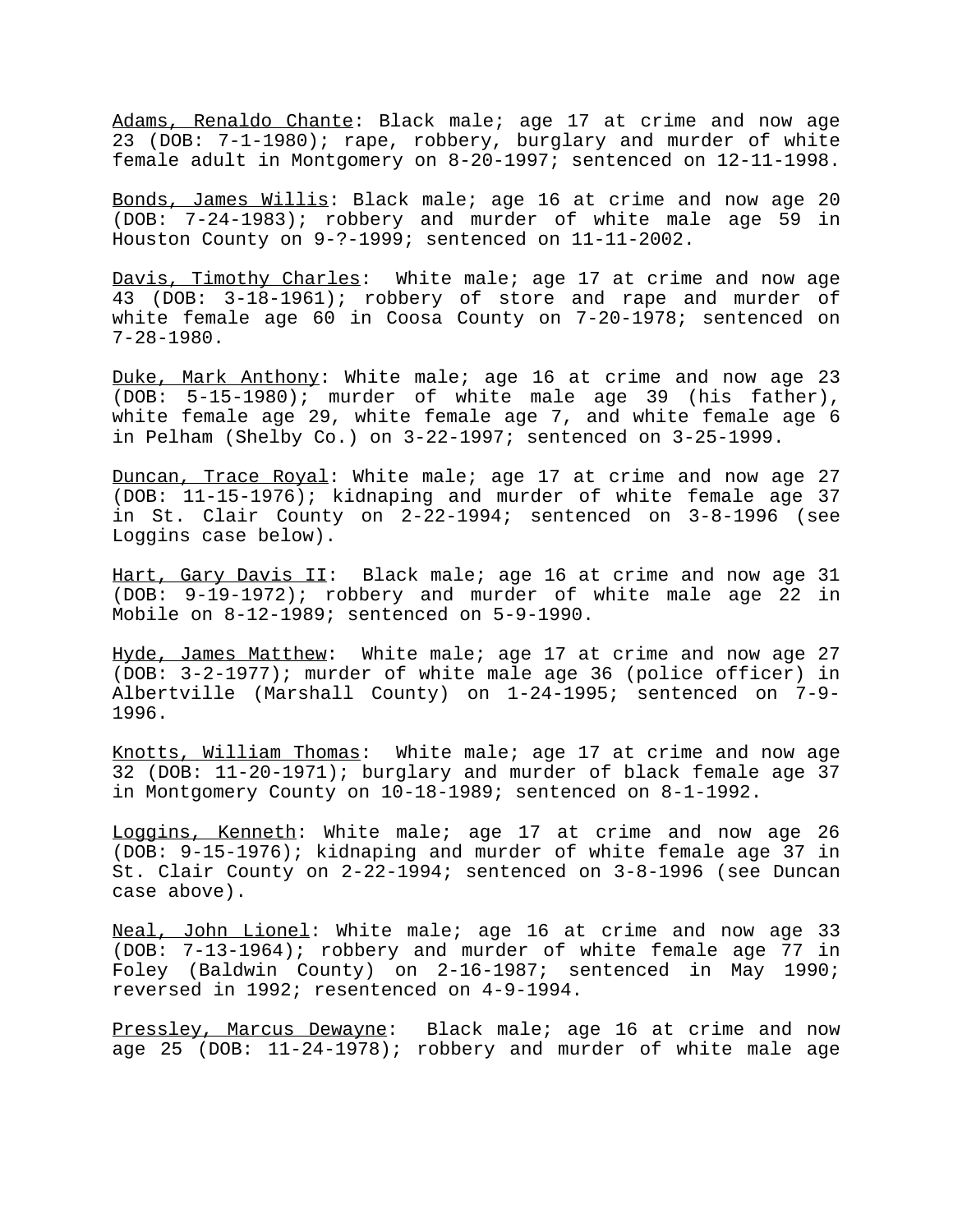44 and white female age 48 in Sterrett (Shelby County) on 7-25- 1996; sentenced on 10-10-1997.

Slaton, Nathan D.: White male; age 17 at crime and now age 34 (DOB: 10-5-1969); rape and murder of white female age 68 in Albertville (Marshall County) on 5-28-1987; sentenced 5-22-1990.

Wimberly, Shaber Chamond: Black male; age 17 at crime and now age 24 (DOB: 9-6-1979); murder of white male age 67 and white female age 53 in Midland City on 1-27-1997; sentenced on 7-30- 1998; reversed in 1999; resentenced to death on 5-?-2001.

Wynn, Gregory Renard: Black male; age 17 at crime and now age 23 (DOB: 2-9-1981); robbery and murder of female age 30 in Anniston on 4-8-1998; sentenced on 9-17-1999.

#### **ARIZONA**

(last juvenile execution on 7-6-1934) (4 juvenile offenders now on death row)

Aguilar, Tonatihu: Latin male; age 16 at crime and now age 24 (DOB: 2-11-1980); murder of Latin male age 28 and Latin female age 28 in Phoenix on 10-15-1996; sentenced on 6-19-2003.

Jackson, Levi Jaimes: White male; age 16 at crime and now age 28 (DOB: 1-15-1976); car jacking and murder of white female age 40 in rural Pima County on 12-7-1992; sentenced on 1-26-1994.

Laird, Kenneth Jeremy: White male; age 17 at crime and now age 29 (DOB: 3-21-1975); burglary, robbery and murder of white female age 37 in North Phoenix on 9-3-1992; sentenced on 4-15- 1994.

Soto-Fong, Martin Raul: Chinese/Latin male; age 17 at crime and now age 29 (DOB: 10-6-1974); robbery and murder of 3 Asian males, ages 32, 45, and 77, in Pima County (Tucson) on 6-24- 1992; sentenced on 2-3-1994.

#### **FLORIDA**

(last juvenile execution on 11-8-1954) (3 juvenile offenders now on death row)

Bonifay, James Patrick: White male; age 17 at crime and now age 30 (DOB: 12-26-1973); robbery and murder of white male age 36 in Pensacola on 1-26-1991; sentenced on 9-20-1991; reversed in 1993; resentenced to death on 12-6-1994.

LeCroy, Cleo Douglas: White male; age 17 at crime and now age 41 (DOB: 3-7-1963); robbery and murder of white male age 27 and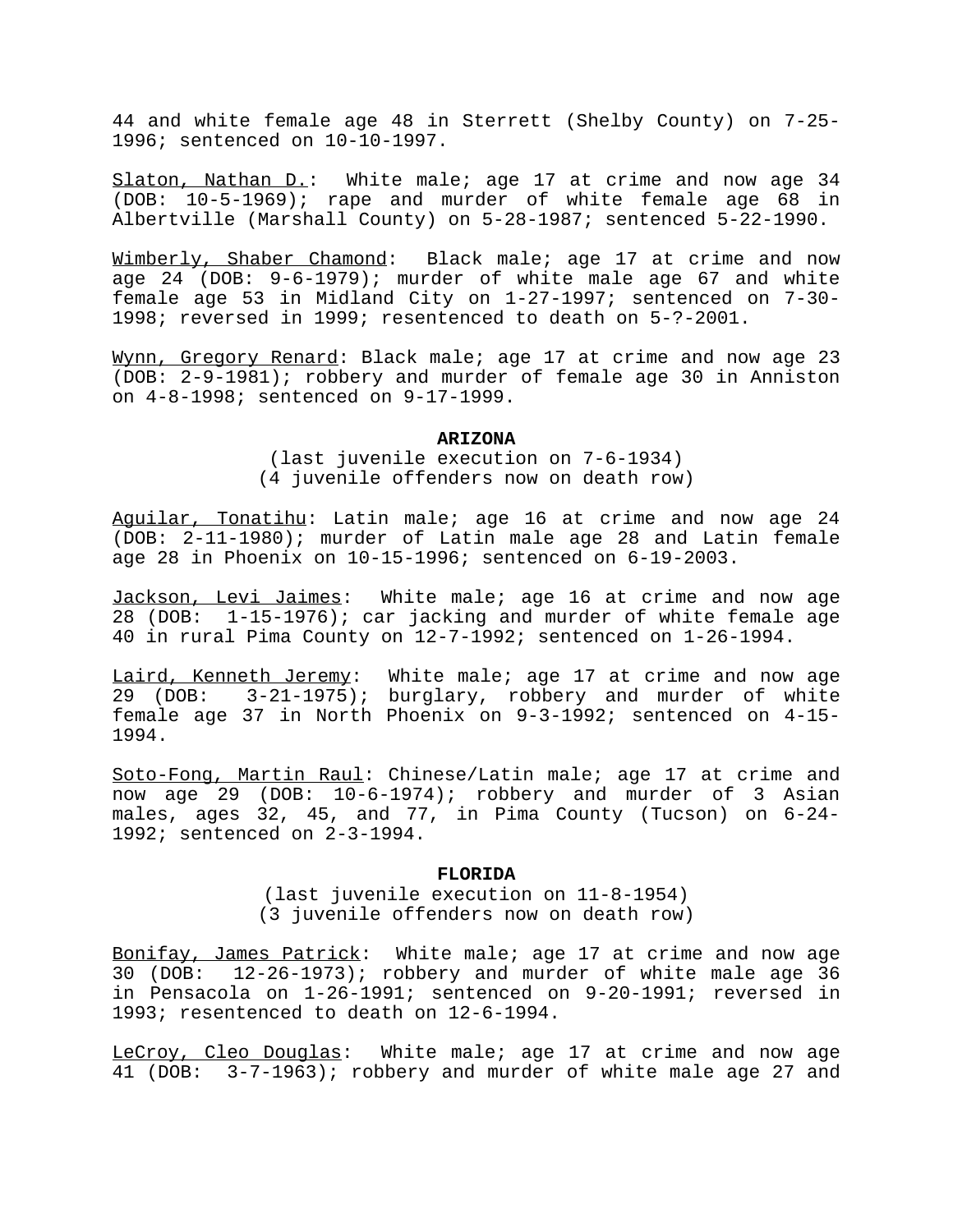white female age 25 in Palm Beach County on 1-4-1981; sentenced on 10-1-1986.

Ramirez, Nathan: Latin male; age 17 at crime and now age 27 (DOB: 4-22-1977); rape and murder of white female age 71 in New Port Richey on 3-7-1995; sentenced on 11-8-1996; reversed in 1999; resentenced on 12-13-2003.

#### **GEORGIA**

(last juvenile execution on 12-7-1993) (2 juvenile offenders now on death row)

Gibson, Exzavious Lee: Black male; age 17 at crime and now age 32 (DOB: 3-31-1972); robbery and murder of male age 46 in Eastman (Dodge County) on 2-2-1990; sentenced on 6-14-1990.

Jenkins, Larry Leonarde: Black male; age 17 at crime and now age 28 (DOB: 11-10-1975); robbery, kidnaping and murder of white female age 37 and white male age 15 in Jessup (Wayne County) on 1-9-1993; sentenced on 9-30-1995.

#### **LOUISIANA**

(last juvenile execution on 5-18-1990) (4 juvenile offenders now on death row)

Bridgewater, Roy: Black male; age 17 at crime and now age 24; burglary and murder of white female age 70 and white male age 45 in Marrero (Jefferson Parish) on 10-31-1996; sentenced on 3-1- 1999.

Craig, Dale Dwayne: White male; age 17 at crime and now age 29 (DOB: 9-22-1974); car-jacking and murder of white male age 18 in Baton Rouge on 9-14-1992; sentenced on 1-13-1995.

Howard, Cedric D'Wayne: Black male; age 16 at crime and now age 25 (DOB: 6-6-1978); robbery and murder of white female age 82 on 10-24-1994; sentenced on 7-14-1997. .

Wilson, Aaron: Black male; age 17 at crime and now age 20; kidnaping, robbery, rape, and murder of white female age 48 in Caddo Parish on 12-23-2000; sentenced on 9-25-2002.

#### **MISSISSIPPI**

(last juvenile execution on 5-25-1950) (5 juvenile offenders now on death row)

Dycus, Kelvin: White male; age 17 at crime and now age 24 (DOB: 9-19-1979); robbery and murder of white(?) female age 76 in Rosedale (Bolivar County) on 9-24-1996; sentenced on 6-19-1998.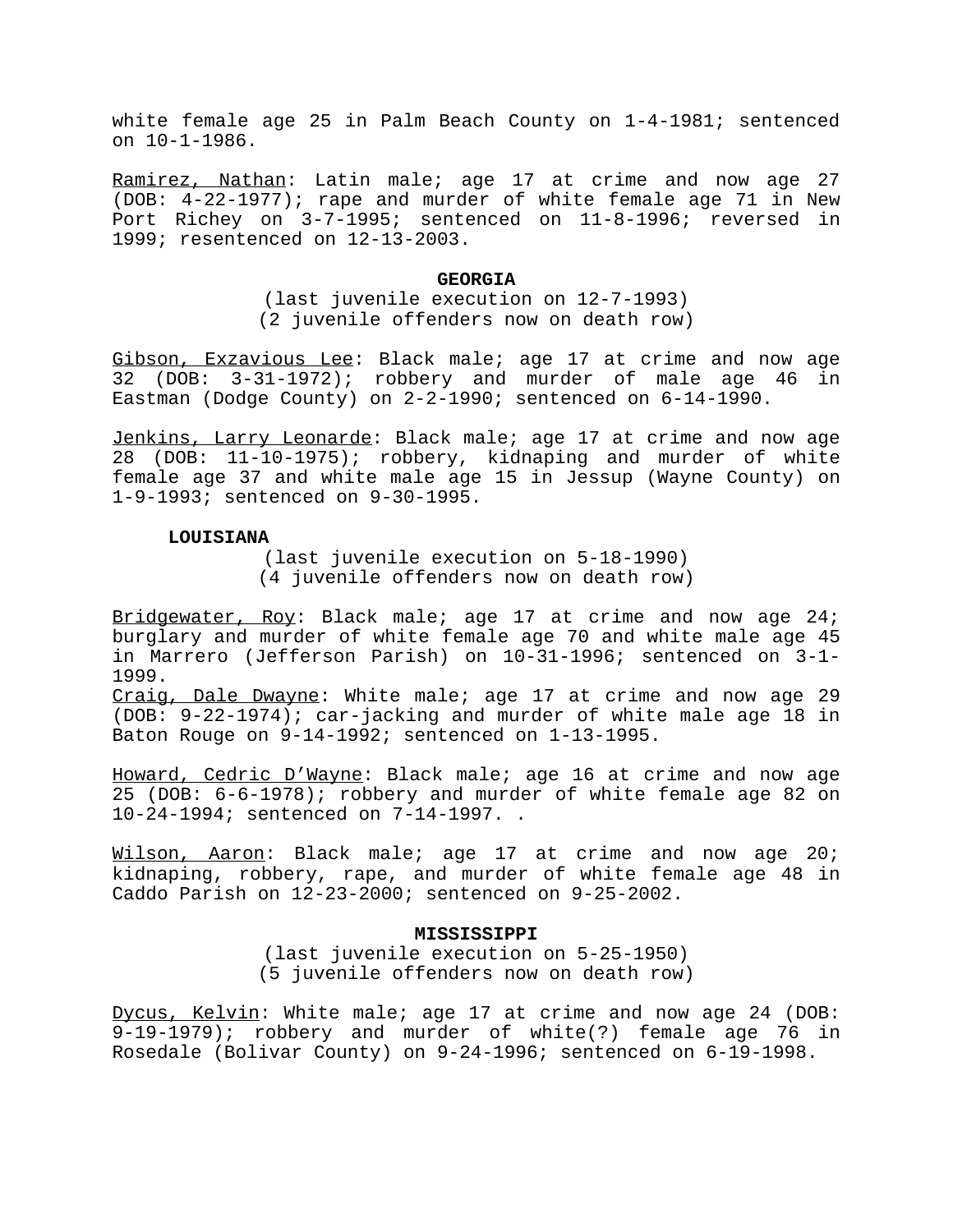Eskridge, Roderick: Black male; age 17 at crime and now age 24 (DOB: 1-25-1980); robbery and murder of female age 34 in Grenada County on 12-2-1997; sentenced on 1-26-1999.<br>Foster, Ronald Chris: Black male; age 17

Black male; age 17 at crime and now age 32 (DOB: 1-8-1972) robbery and murder of white male adult in Lowndes County on 6-10-1989; sentenced on 1-18-1991.

Holly, William Joseph: White male; age 17 at crime and now age 29 (DOB: 8-6-1974); robbery and murder of black male age 37 in Grenada County on 7-12-1992; sentenced on 3-3-1993.

McGilberry, Stephen Virgil: American Indian/white male; age 16 at crime and now age 26 (DOB: 2-7-1978); four death sentences for murders of white female age 44 (his mother), white male age 44 (his stepfather), white female age 24 (his stepsister), and white male age 3 (his stepsister's son) in St. Martin (Jackson County) on 10-23-1994; sentenced on 2-9-1996.

#### **NEVADA**

(last juvenile execution on 4-22-1949) (1 juvenile offender now on death row)

Domingues, Michael (AKA Miguel): Latin male; age 16 at crime and now age 27 (DOB: 1-29-1977); burglary, theft, and murder of Asian female age 24 and Asian male age 4 in Las Vegas on 10-22- 1993; sentenced on 9-16-1994.

#### **NORTH CAROLINA**

(last juvenile execution on 10-30-1942) (5 juvenile offenders now on death row)

Adams, Thomas Mark: White male; age 17 at crime and now age 33 (DOB: 7-20-1970); robbery and murder of white female age 70 in Iredell County on 12-13-1987; sentenced on 11-19-1988; reversed in 1994; resentenced to death on 9-1-1995.

Chapman, Lamorris J.: Black male; age 17 at crime and now age 21 (DOB: 12-12-1982); murder of black female age 16 in Johnston County on 7-9-2000; sentenced on 11-2-2001.

Golphin, Kevin Salvador: Black male; age 17 at crime and now age 24 (DOB: 12-26-1979); murder of white male age 48 (Highway Patrol officer) and white male age 58 (Sheriff's Corporal) near Fayetteville on 9-23-1997; sentenced on 5-13-1998.

Tirado, Francisco Edgar ("Paco"): Latin male; age 17 at crime and now age 23 (DOB: 4-7-1981); burglary, kidnaping and murders of white female age 19 and white female age 25 in Cumberland County on 8-17-1998; sentenced on 4-11-2000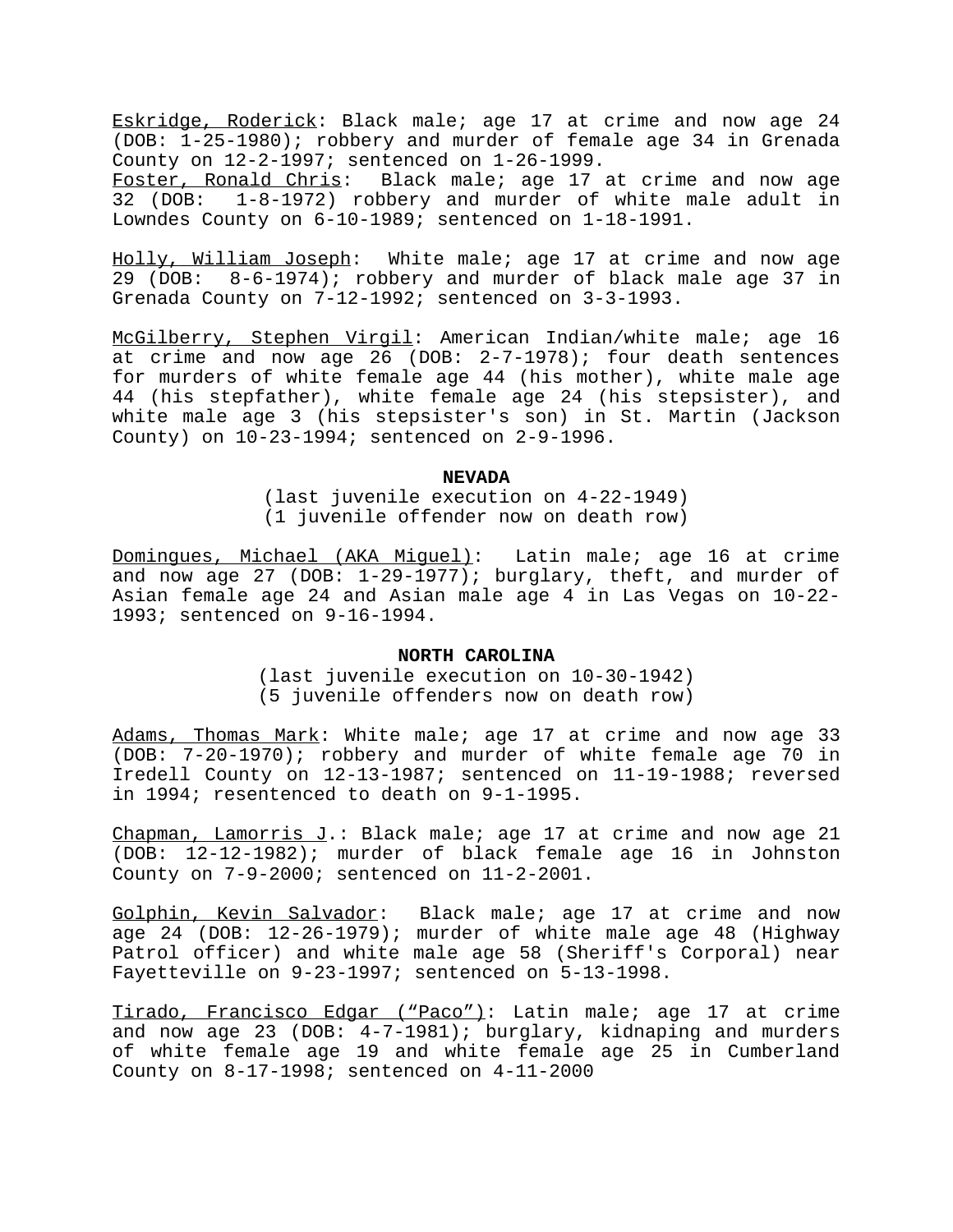Walters, Travis LeVance: Black male; age 17 at crime and now age 23 (DOB: 7-8-1980); murder of American Indian female age 18 in Lumberton on 1-6-1998; sentenced on 4-5-2001.

#### **PENNSYLVANIA**

(last juvenile execution on 12-4-1916) (2 juvenile offenders now on death row)

Hughes, Kevin: Black male; age 16 at crime and now age 42 (DOB: 3-5-1962); rape and murder of black female age 9 in Philadelphia on 3-1-1979; sentenced on 10-27-1983.

Lee, Percy: Black male; age 17 at crime and now age 35 (DOB: 8- 24-1968); murder of two black females, ages 17 and 33, in Philadelphia on 2-27-1986; sentenced on 1-28-1988.

#### **SOUTH CAROLINA**

(last juvenile execution on 1-10-1986) (3 juvenile offenders now on death row)

Hughes, Herman Lee, Jr.: Black male; age 16 at crime and now age 26 (DOB: 7-26-1977); robbery and murder of male age 20 in Orangeburg on 3-18-1994; sentenced in 1995.

Morgan, Eric Dale: White male; age 17 at crime and now age 21; robbery and murder of white male age 57 near Woodruff (Spartanburg County) on 5-3-2000; sentenced on 3-9-2004.

Powers, Ted Benjamin: White male; age 16 at crime and now age 30 (DOB: 9-19-1973); burglary, robbery, and murder of white male age 68 in Lexington County on 9-8-1990; sentenced on 2-23-1996.

#### **TEXAS**

(last juvenile execution on 8-28-2002) (28 juvenile offenders now on death row)

Alvarado, Steven Brian: Latin male; age 17 at crime and now age 29 (DOB: 8-11-1974); robberies and murders of adult Latin male and adult Latin female in El Paso on 9-22-1991; sentenced on 10- 5-1993.

Arroyo, Randy: Latin male; age 17 at crime and now age 24 (DOB: 10-31-1979); kidnaping and murder of Latin male age 39 on 3-11- 1997 in San Antonio; sentenced on 3-6-1998.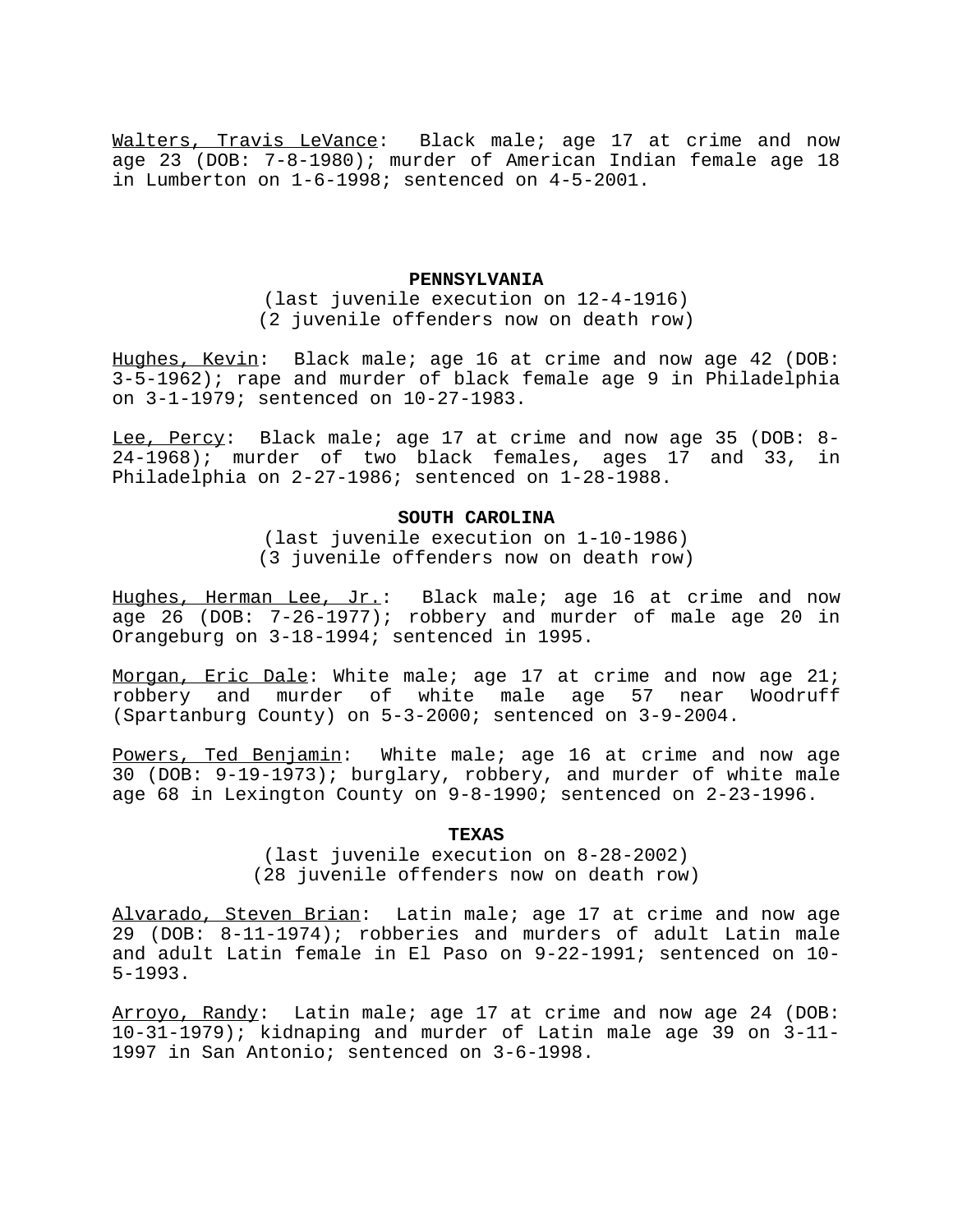Arthur, Mark Sam: White male; age 17 at crime and now age 24 (DOB: 8-1-1979); murder of Latin male age 41 in Harris County on 12-21-1996; sentenced on 12-17-1997

Barraza, Mauro Morris: Latin male; age 17 at crime and now age 31 (DOB: 5-5-1972); burglary, robbery and murder of white female age 73 in Haltom City (Tarrant County) on 6-14-1989; sentenced on 4-8-1991.

Bernal, Johnnie: Latin male; age 17 at crime and now age 27 (DOB: 8-20-1976); murder of white(?) male age 19 in Houston on 8-19-1994; sentenced on 5-8-1995.

Capetillo, Edward Brian: Latin male; age 17 at crime and now age 26 (DOB: 5-13-1977); robbery and murders of white male age 19 and white female age 20 in Harris County on 1-16-1995; sentenced on 2-6-1996.

Cobb, Raymond Levi: White male; age 17 at crime and now age 27 (DOB: 6-18-1976); murders of white female age 23 and white female age 16 months in Huntsville on 12-27-1993; sentenced on 2-27-1997; reversed in 2000; resentenced to death in 2001.

Dewberry, John Curtis: White male; age 17 at crime and now age 27 (DOB: 1-30-1977); murder of white male age 57 in Beaumont (Jefferson County) on 12-25-1994; sentenced on 11-21-1996.

Dickens, Justin Wiley: White male; age 17 at crime and now age 27 (DOB: 7-28-1976); murder of white male age 50 in Randall County on 3-12-1994; sentenced on 5-17-1995.

Dixon, Anthony Tyrone: Black male; age 17 at crime and now age 27 (DOB: 11-7-1976); robbery and murder of white female age 34 in Houston (Harris County) on 5-15-1994; sentenced on 2-8-1995.

Guillen, Derek Jermaine: Black male; age 17 at crime and now age 23 (DOB: 10-20-1980); robbery, rape and murder of white female age 52 in Tempe on 3-26-1998; sentenced on 6-1-1999.

Horn, Patrick: Black male; age 17 at crime and now age 29; kidnaping and murder of black (?) male age 8 in Tyler on 10-13- 1991; sentenced on 10-4-1999 [currently serving life sentence in federal prison in Atlanta, GA.].

Johnson, Eddie C.: Black male; age 17 at crime and now age 25 (DOB: 11-26-1978); robbery and murder of white male age 42 in Fort Worth on 3-6-1996; sentenced on 7-31-1997.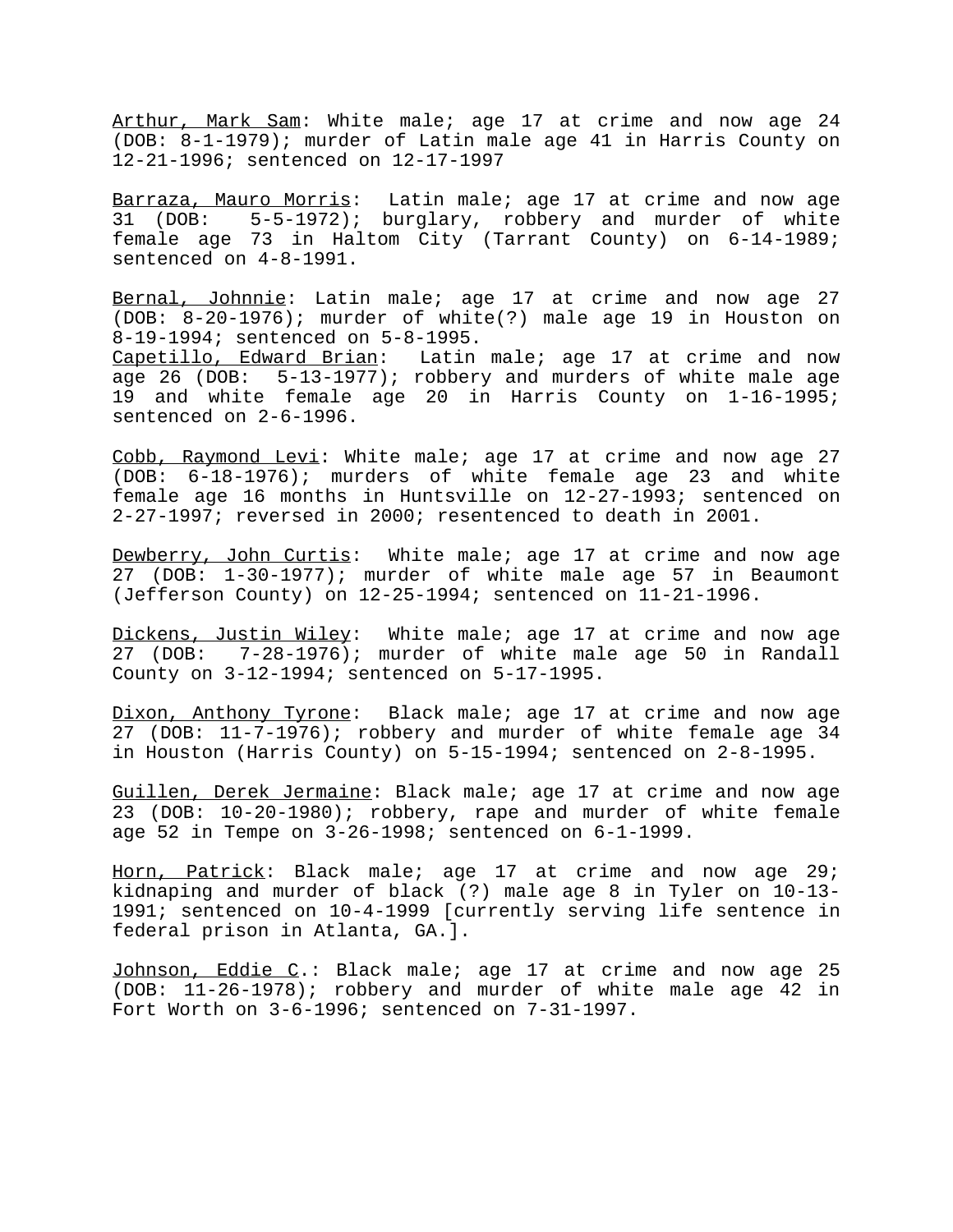Jones, Anzel Keon: Black male; age 17 at crime and now age 26 (DOB: 2-4-1978); burglary and murder of white female age 49 in Paris (Grayson County) on 5-2-1995; sentenced on 6-4-1996.

Little, Leo Gordon: White male; age 17 at crime and now age 23 (DOB: 7-14-1980); kidnaping, robbery and murder of Latin male age 22 in San Antonio on 1-22-1998; sentenced on 3-5-1999.

Lopez, Michael Anthony, Jr.: Latin male; age 17 at crime and now age 23 (DOB: 4-28-1981); murder of male age 25 (deputy constable) in Harris County on 9-29-1998; sentenced on 5-25-1999.

Monterrubio, Jose Ignacio: Latin male; age 17 at crime and now age 27 (DOB: 8-26-1976); rape and murder of Latin female age 16 in Brownsville (Cameron County) on 9-5-1993; sentenced on 8-25- 1994.

Perez, Efrian: Latin male; age 17 at crime and now age 28 (DOB: 11-19-1975); rape and murder of white female age 14 and white female age 16 in Houston (Harris County) on 6-24-1993; sentenced on 9-22-1994 (same crime as Villareal case below). Reeves, Whitney: White male; age 17 at crime and now age 22 (DOB: 8-21-1981); murders of white female age 14 and white male age 40 in Beaumont on 8-20-1999; sentenced on 9-8-2000.

Salinas, Jorge Alfredo: Latin male; age 17 at crime and now age 20 (DOB: 4-1-1984); robbery and murder of Latin male age 20 and Latin female age 21 months in Mission (Hidalgo County) on 7-28- 2001; sentenced on 8-29-2002.

Solomon, Christopher Julian: Black male; age 17 at crime and now age 24 (DOB: 1-30-1980); robbery and murder of white male adult in Texarcana on 9-19-1997; sentenced on 6-4-1999.

Soriano, Oswaldo Regalado: Latin male; age 17 at crime and now age 28 (DOB: 6-26-1975); robbery and murder of white male age 59 in Amarillo on 11-17-1992; sentenced on 5-4-1994.

Springsteen, Robert Burns, IV: White male; age 17 at crime and now age 29 ( DOB: 11-26-1974); robbery and murder of white female age 13 in Austin on 12-6-1991; sentenced on 6-1-2001.

Tran, Son Vu Khai: Asian-American male; age 17 at crime and now age 23 (DOB: 5-11-1980); murder of Latin male adult and Asian-American male age 20 in Houston on 10-25-1997; sentenced on 12- 18-2000.

Villareal, Raul Omar: Latin male; age 17 at crime and now age 28 (DOB: 9-25-1975); rape and murder of white female age 14 and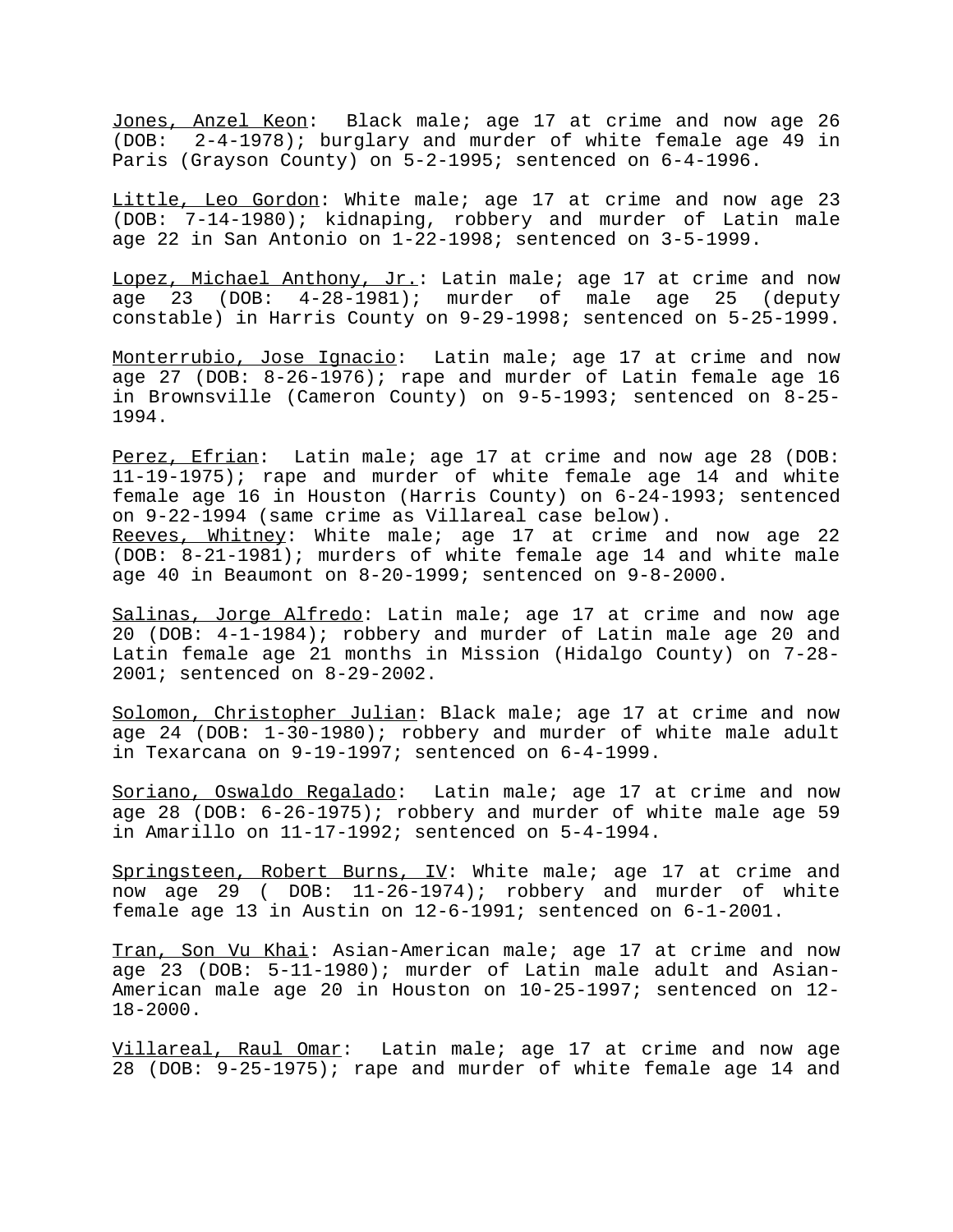white female age 16 in Houston (Harris County) on 6-24-1993; sentenced on 9-22-1994 (same crime as Perez case above).

Williams, Bruce Lee: Black male; age 17 at crime and now age 22 (DOB: 12-16-1981); car-jacking, rape and murder of Asian-American female age 24 in Dallas on 2-3-1999; sentenced on 12- 10-1999.

Williams, Nanon McKewn: Black male; age 17 at crime and now age 29 (DOB: 8-2-1974); murder of white male age 19 in Harris County on 5-14-1992; sentenced on 9-22-1995.

Wilson, Geno Capoletti: Black male; age 17 at crime and now age 22 (DOB: 5-24-1981); robbery and murder of male age 19 in Houston on 12-2-1998; sentenced on 12-10-1999.

#### **VIRGINIA**

(last juvenile execution on 1-19-2000) (1 juvenile offender now on death row)

Johnson, Shermaine Ali: Black male; age 16 at crime and now age 26 (DOB: 12-30-1977); rape and murder of black female age 22 in Petersburg (Prince George County) on 7-10-1994; sentenced on 2- 22-1998; reversed in 2001; resentenced to death on 10-28-2002.

#### **APPENDIX C: SELECTED EXAMPLES OF AUTHOR'S INVOLVEMENT WITH JUVENILE DEATH PENALTY ISSUES**

#### **Research Publications:**

Standing Between the Child and the Executioner: The Special Role of Defense Counsel in Juvenile Death Penalty Cases, 31 AMERICAN JOURNAL OF CRIMINAL LAW (University of Texas) \_\_\_\_ (2004) (in press).

*Adolescence, Mental Retardation, and the Death Penalty: The Siren Call of Atkins v. Virginia*, 33 NEW MEXICO LAW REVIEW 183 (2003).

*Executing Women, Children, and the Retarded: Second Class Citizenship in Capital Punishment,* in AMERICA'S EXPERIMENT WITH CAPITAL PUNISHMENT 201 (1998) & 301 ( 2003) (James R. Acker, et. al, eds.) (Durham, NC: Carolina Press) (1998; 2d ed. 2003).

*Executing Juvenile Offenders: The Ultimate Denial of Juvenile Justice*, 14 STANFORD LAW & POLICY REVIEW 121 (2003).